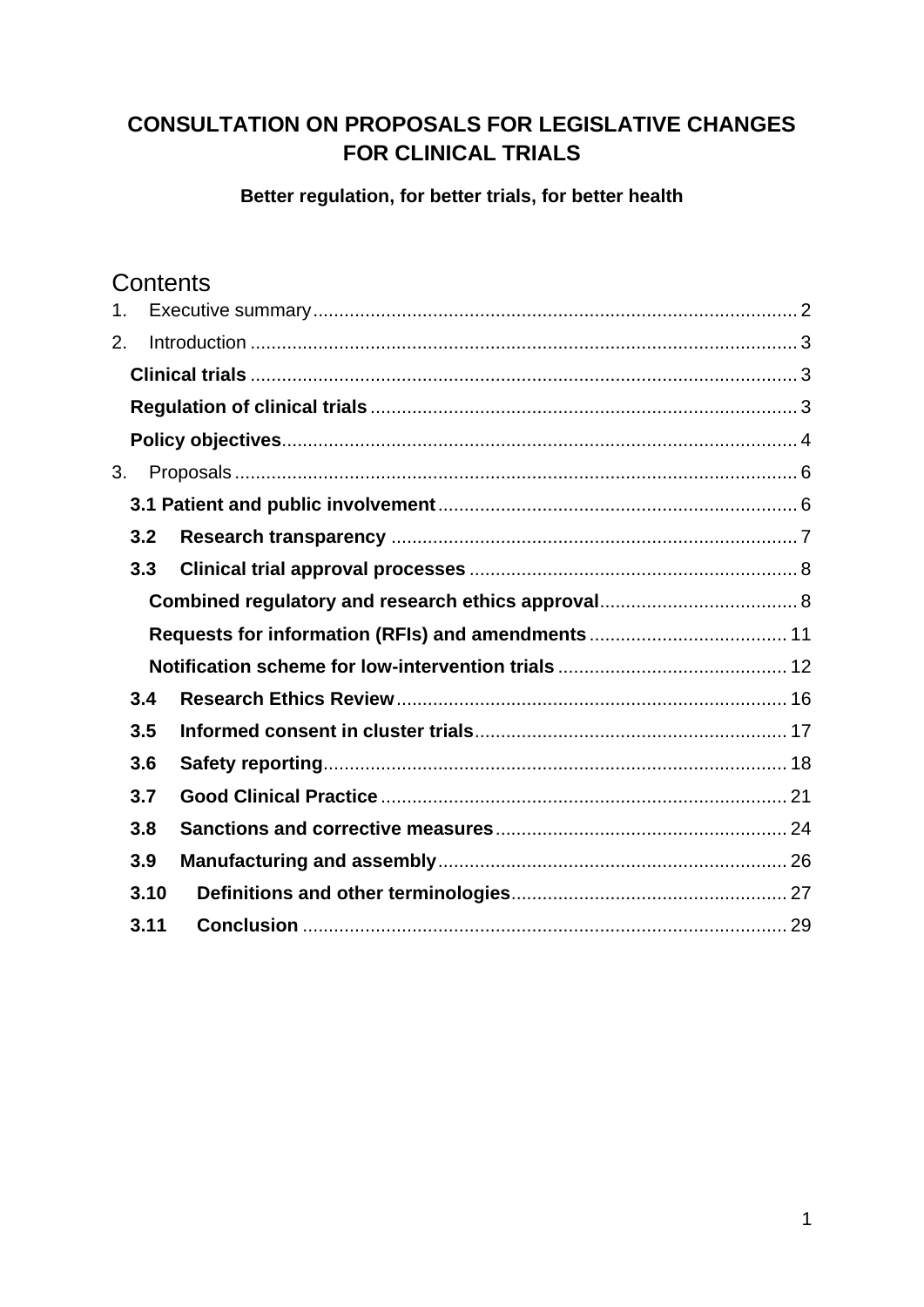# <span id="page-1-0"></span>**1. Executive summary**

The Medicines and Medical Devices Act 2021 provides the powers to update the legislation for clinical trials. This brings the opportunity, having left the European Union, to design a world-class sovereign regulatory environment for clinical trials that will support the development of innovative medicines and ensure that the UK retains and grows its reputation as world leading base for life sciences, generating opportunities for skilled jobs in the UK. This consultation outlines a set of proposals, capitalising on this opportunity, to reframe the UK legislation for clinical trials, responding to the needs of the sector to deliver a more streamlined and flexible regulatory regime, whilst protecting the interests of patients and trial participants.

This consultation specifically relates to clinical trials and the medicinal products used in clinical trials (Investigational Medicinal Products, 'IMPs'). These proposals are to update the current UK legislation that governs clinical trials, [The Medicines for](https://www.legislation.gov.uk/uksi/2004/1031/pdfs/uksi_20041031_en.pdf)  [Human Use \(Clinical Trials\) Regulations 2004"](https://www.legislation.gov.uk/uksi/2004/1031/pdfs/uksi_20041031_en.pdf) (SI 2004/1031), as amended, which transposes the EU Clinical Trials Directive 2001/20 EC into UK law.

Through the legislative proposals in this consultation, we aim to enable a thriving clinical research environment in the UK, reflecting innovative trial design and delivery and supporting the wider programme of work being taken forward as part of the UK vision for the future of clinical research delivery in [Saving and Improving Lives: The](https://www.gov.uk/government/publications/importing-investigational-medicinal-products-into-great-britain-from-approved-countries/list-of-approved-countries-for-clinical-trials-and-investigational-medicinal-products)  [Future of UK Clinical Research Delivery](https://www.gov.uk/government/publications/importing-investigational-medicinal-products-into-great-britain-from-approved-countries/list-of-approved-countries-for-clinical-trials-and-investigational-medicinal-products) and its [implementation](https://www.gov.uk/government/publications/the-future-of-uk-clinical-research-delivery-2021-to-2022-implementation-plan) as well as the [Life](https://assets.publishing.service.gov.uk/government/uploads/system/uploads/attachment_data/file/1000030/life-sciences-vision.pdf)  [Sciences Vision.](https://assets.publishing.service.gov.uk/government/uploads/system/uploads/attachment_data/file/1000030/life-sciences-vision.pdf) These proposals also take steps to remove bureaucracy to support an efficient and effective clinical trials environment, in line with recommendations from the [Taskforce for Innovation, Growth and Regulatory Reform](https://assets.publishing.service.gov.uk/government/uploads/system/uploads/attachment_data/file/994125/FINAL_TIGRR_REPORT__1_.pdf) (TIGRR) and support faster access to new, innovative treatments for patients.

We are seeking the views of clinical trial participants, researchers, developers, manufacturers, sponsors, investigators, healthcare professionals, and the wider public to help shape improvements to the legislation for clinical trials.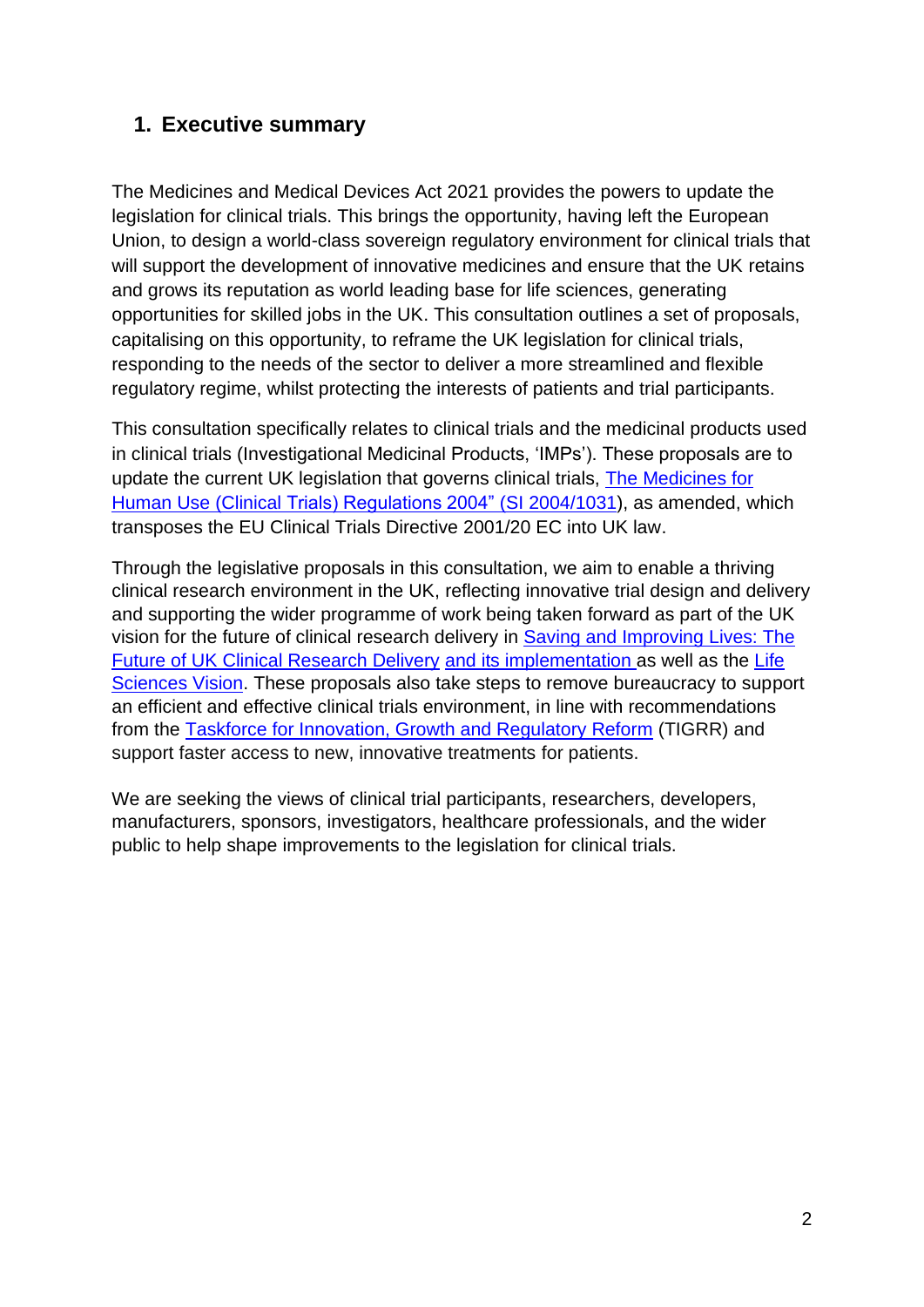# <span id="page-2-0"></span>**2. Introduction**

# <span id="page-2-1"></span>**Clinical trials**

Clinical trials are a critical element of clinical research and are key to advances in medical treatment by demonstrating if medicines are safe and effective in people. Clinical trials may be conducted for a range of purposes, for example to test a new treatment or combination of treatments, or to explore new ways to use existing medicines. Clinical trials may be designed and conducted by commercial, academic, or NHS organizations and funded from commercial, government or charitable sources. Examples include trials developed by a pharmaceutical company to support a new product being marketed in the UK or those carried out by academic institutions to generate information about the most appropriate ways to use existing treatments. It is of the upmost importance that all trials are carried out to the appropriate standards, ensuring the safety of participants taking part in the trials, and to ensure that the results generated are reliable, such that decisions can be made about the treatment or intervention being studied.

# <span id="page-2-2"></span>**Regulation of clinical trials**

The UK legislation that governs clinical trials sets out the requirements that those conducting a clinical trial, the trial 'sponsors', need to comply with. In the UK these are regulated and overseen by the Medicines and Healthcare products Regulatory Agency (MHRA) and the Health Research Authority (HRA) with the UK Research Ethics Service.

In line with international standards, before a clinical trial of a medicine can begin, a Research Ethics Committee (REC) must give a favourable opinion and the MHRA must issue an authorisation. A clinical trial sponsor must make an application, which includes the trial protocol, explaining how the clinical trial will be conducted (e.g. setting out the objectives, design, methodology, and organisation), and how safety of trial participants and reliability of results will be ensured. RECs review research proposals and give an opinion about whether the research is ethical, including looking at issues such as the participant involvement in the research. The MHRA assess the safety and scientific value of the clinical trial, and the pharmaceutical quality of the medicinal product, ensuring that the safety monitoring, reporting and participant follow-up measures are appropriate for the trial. The MHRA will also inspect organisations that conduct clinical trials to verify that they are conducted in line with the appropriate standards (referred to as Good Clinical Practice).

With innovation in treatments and technologies, the way in which clinical trials are set up and operated is evolving. Trials for different purposes are run in different ways, and we need to move away from a 'one size fits all' regulatory approach to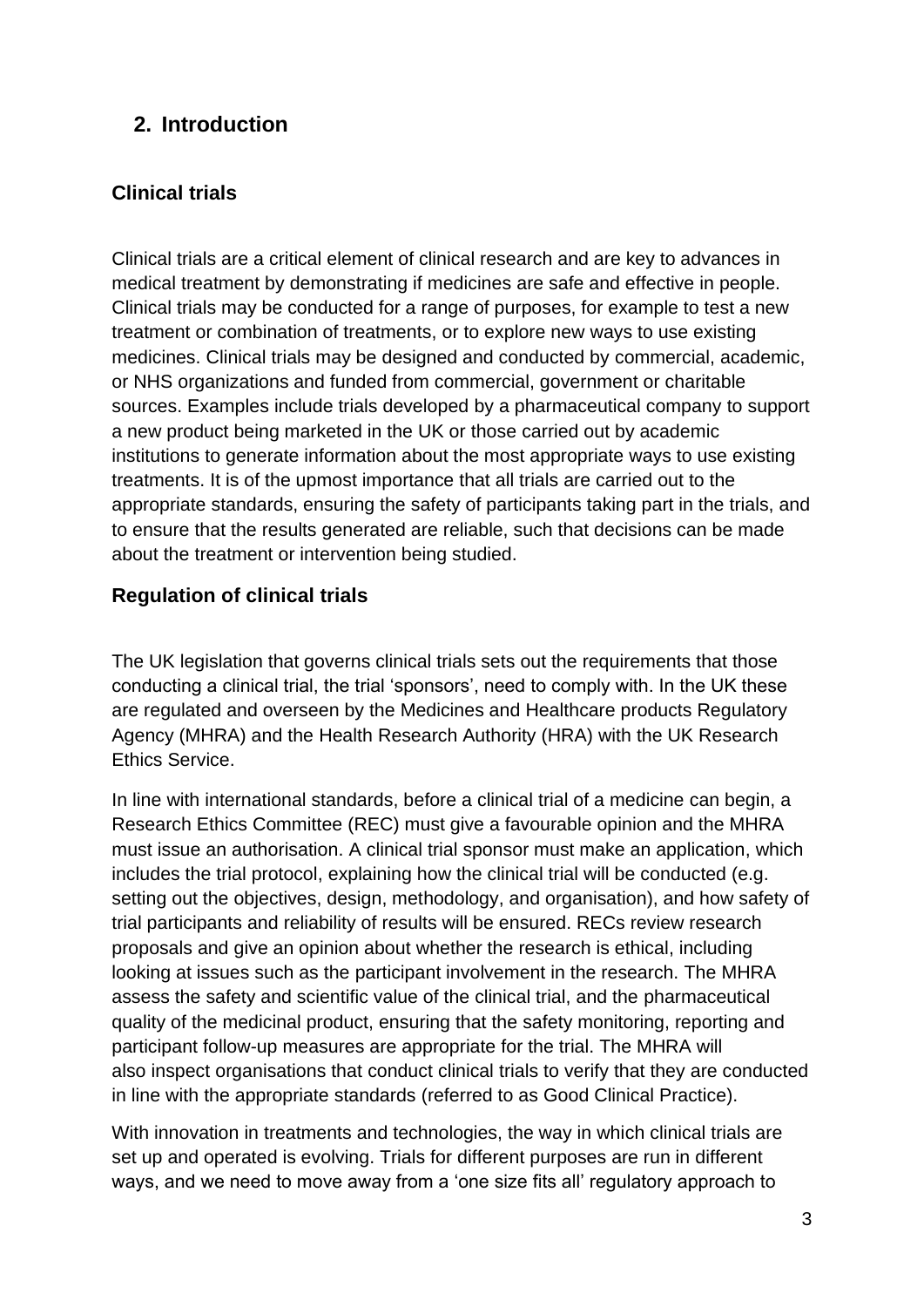enable flexibility and proportionality. Our regulation needs to support ongoing innovation in the design and delivery of trials, whilst continuing to ensure the safety of all trial participants. This will support more innovative, high-quality and efficient clinical trials across the UK.

# <span id="page-3-0"></span>**Policy objectives**

The aim is to update and strengthen the current clinical trial legislation to:

- Promote public health and ensure protection of participants remains at the heart of legislation
- Remove obstacles to innovation, whilst maintaining robust oversight of the safety of trials
- Streamline the regulation of clinical trials and reduce unnecessary burden to those running trials by embedding risk proportionality into the framework
- Facilitate the evaluation and development of new or better medicines to reduce the burden of disease on patients and society
- Ensure the legislation builds international interoperability so that the UK remains a preferred site to conduct multi-national trials.

Details of the proposed legislative changes are set out in the below sections. These intend to improve the speed and efficiency of approvals, support innovation, enhance transparency, encourage greater risk proportionality, and promote patient and public involvement in clinical trials. There are some blockers to innovation and overly prescriptive requirements in the current legislation that we have aimed to identify and remove where appropriate, whilst still ensuring regulatory oversight of trials. We are also aiming to update trial terminologies to reduce any confusion or duplication of requirements for multi-country trials.

We wish to make legislative changes to support streamlined, efficient, and innovative research. We do not wish to extend the scope of the current legislation or add legislation where it is more appropriate and flexible to develop best practice guidance or promote pragmatic interpretation of existing legislation. To further support this we are also considering how best to ensure that, unless required on an emergency basis, guidance will be co-developed with relevant external experts and stakeholders, including patients and trial participants and how we can work with stakeholders to ensure consistent and pragmatic interpretation of legislation.

The proposals outlined in this consultation are intended to streamline and simplify the legislation whilst ensuring trials will be centred on participants, to deliver a regulatory regime that is in the best interests of the research sector and trial participants. The Medicines and Medical Devices Act ensures we can remain responsive to the evolving needs of UK research and provides the powers to enable future changes to be made to the clinical trials regulations as necessary to further improve the clinical trials landscape.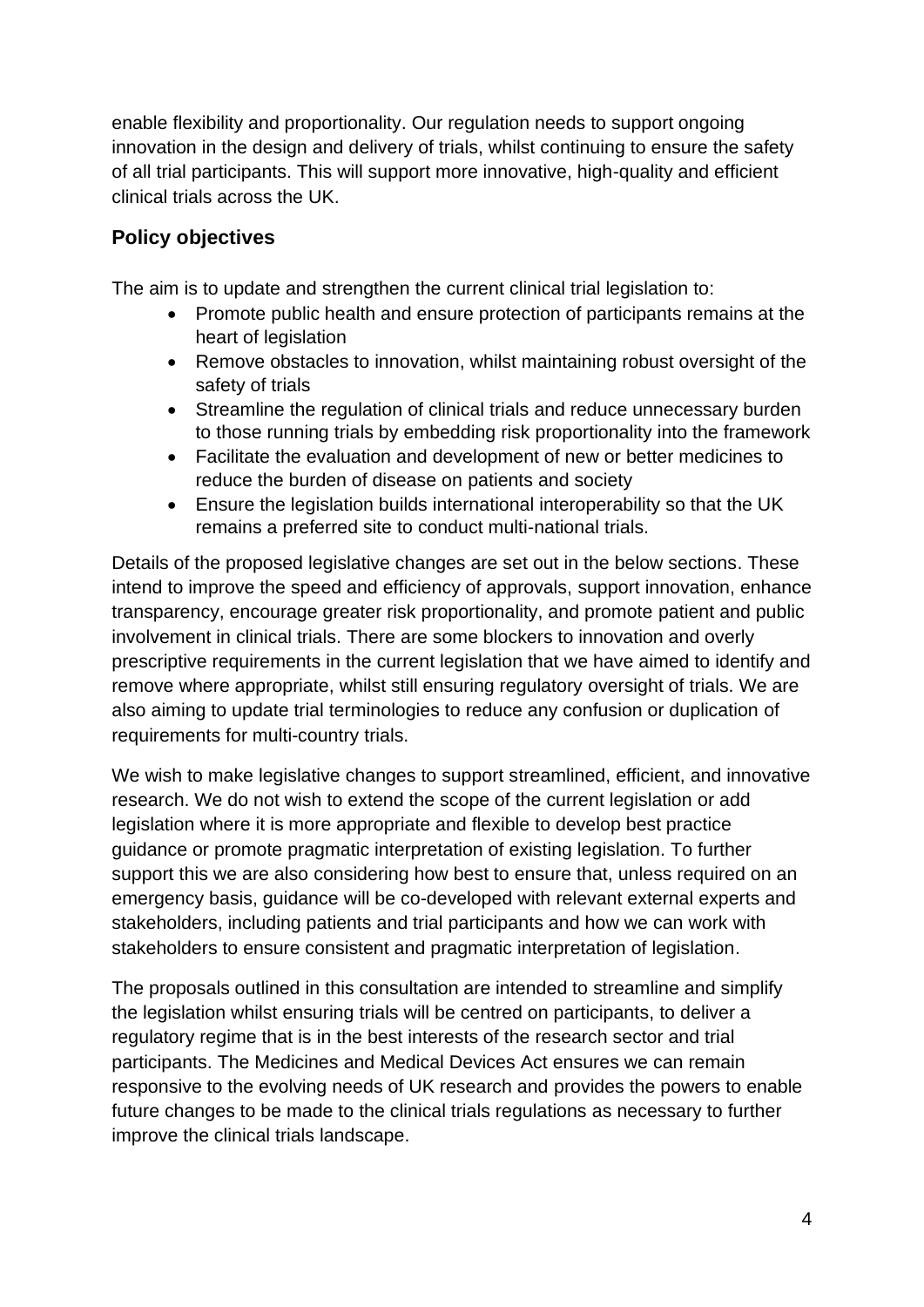These proposals have been developed by the Medicines and Healthcare products Regulatory Agency (MHRA) and Health Research Authority (HRA), in collaboration with an Expert Working Group of stakeholders from across the clinical research sector, including patient representation.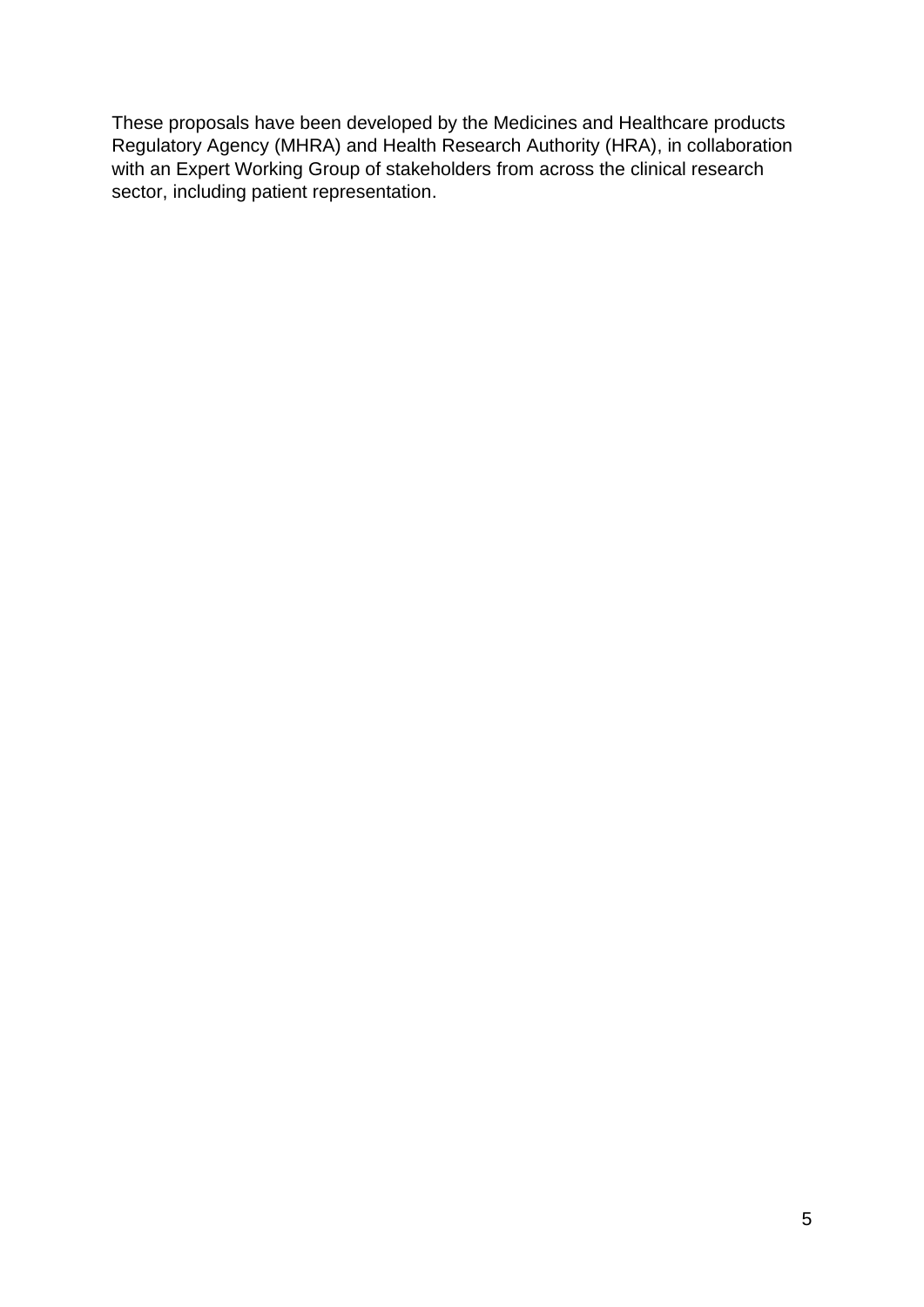# <span id="page-5-0"></span>**3. Proposals**

# <span id="page-5-1"></span>**3.1 Patient and public involvement**

Involving people with relevant lived experience in the design and development of research can improve its quality and relevance to participants. Currently, Research Ethics Committees expect researchers to involve patients and the public in the design, management, conduct and dissemination of research. However, the clinical trials legislation is silent on patient and public involvement. Making this a requirement in legislation would send a strong message that trials must be centred on the participants as standard practice to achieve the best outcomes. This should also ensure that trials are as inclusive as possible; involving patients in the design of trials will address barriers to participation and ensure consideration of any issues from the patient perspective. Early feedback from those running trials is that a legislative requirement could support this activity. There is also strong support from research organisations, patients, and their carers.

• The proposal is to ensure protection of participants remains at the heart of legislation, together with introducing a requirement to work in partnership with people and communities (including patients and carers who have experience of living with the relevant condition) in the design, management, conduct and dissemination of a trial, or explain to the ethics committee as part of the application, why this is not appropriate.

To avoid a one size fits all approach and to make the involvement meaningful, the legislation would be supported by clear guidance for applicants, unified messaging across funders and regulators, and consistent review by ethics committees. The provision to support involvement in study design, management, conduct and dissemination should be seen as part of a wider effort to embed patient engagement in the full development pathway for medicines.

**1. Do you agree that the legislation should include a requirement for the involvement of people with relevant lived experience in the design, management, conduct and dissemination of a trial?**

Yes/No

Please provide any further detail to your answer, including how you think this could be best implemented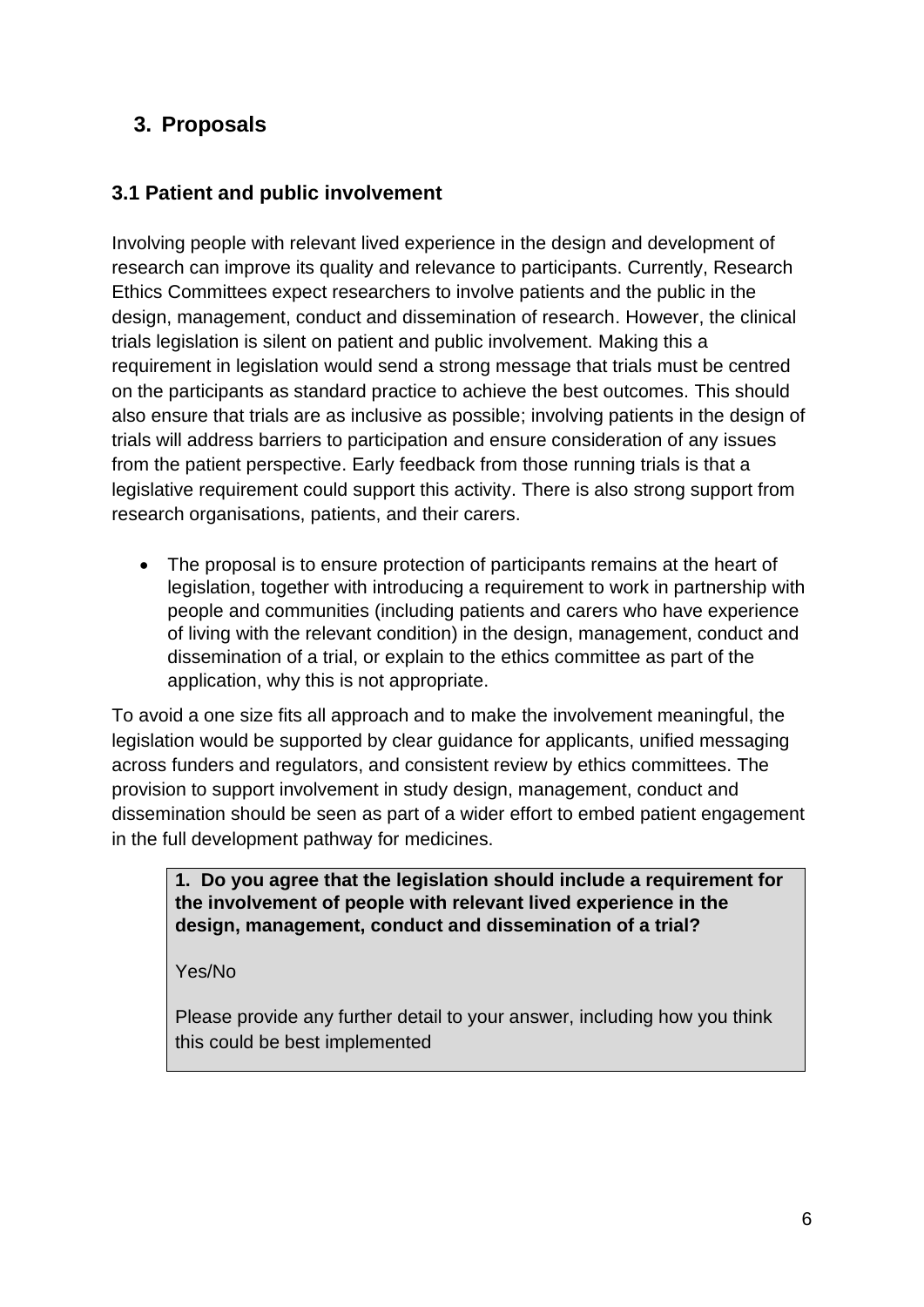# **3.2 Research transparency**

<span id="page-6-0"></span>Transparency about what clinical trials are being carried out and their findings, benefits the research community, participants, the public, health professionals, commissioners, policy makers, and funders. We want to ensure trusted information about clinical trials is publicly available for the benefit of all. Currently, the clinical trials legislation is silent on transparency, however good practice guidance is in place. We propose to legislate for some of the research transparency provisions policies and processes set out in the HRA ['Make it Public' strategy](https://www.hra.nhs.uk/planning-and-improving-research/policies-standards-legislation/research-transparency/) to embed research transparency in the regulation of clinical trials.

- In line with international standards, introduce a requirement to register a trial in a World Health Organization compliant public register prior to its start and to publish summary of results within 12 months of the end of the trial, unless a deferral is agreed by or on behalf of the Research Ethics Committee.
- To ensure protection of participants remains at the heart of legislation, introduce a requirement to share clinical trial findings with participants in a suitable format within 12 months of the end of the trial, or explain why this is not appropriate.

### **2. Do you agree that the legislation should include a requirement to register a trial?**

Yes/No

Please provide any further detail to your answer

## **3. Do you agree that the legislation should include a requirement to publish a summary of results within 12 months of the end of the trial unless a deferral has been agreed?**

Yes/No

Please provide any further detail to your answer

## **4. Do you agree that the legislation should include a requirement to share trial findings with participants? (or explain why this is not appropriate)**

Yes/No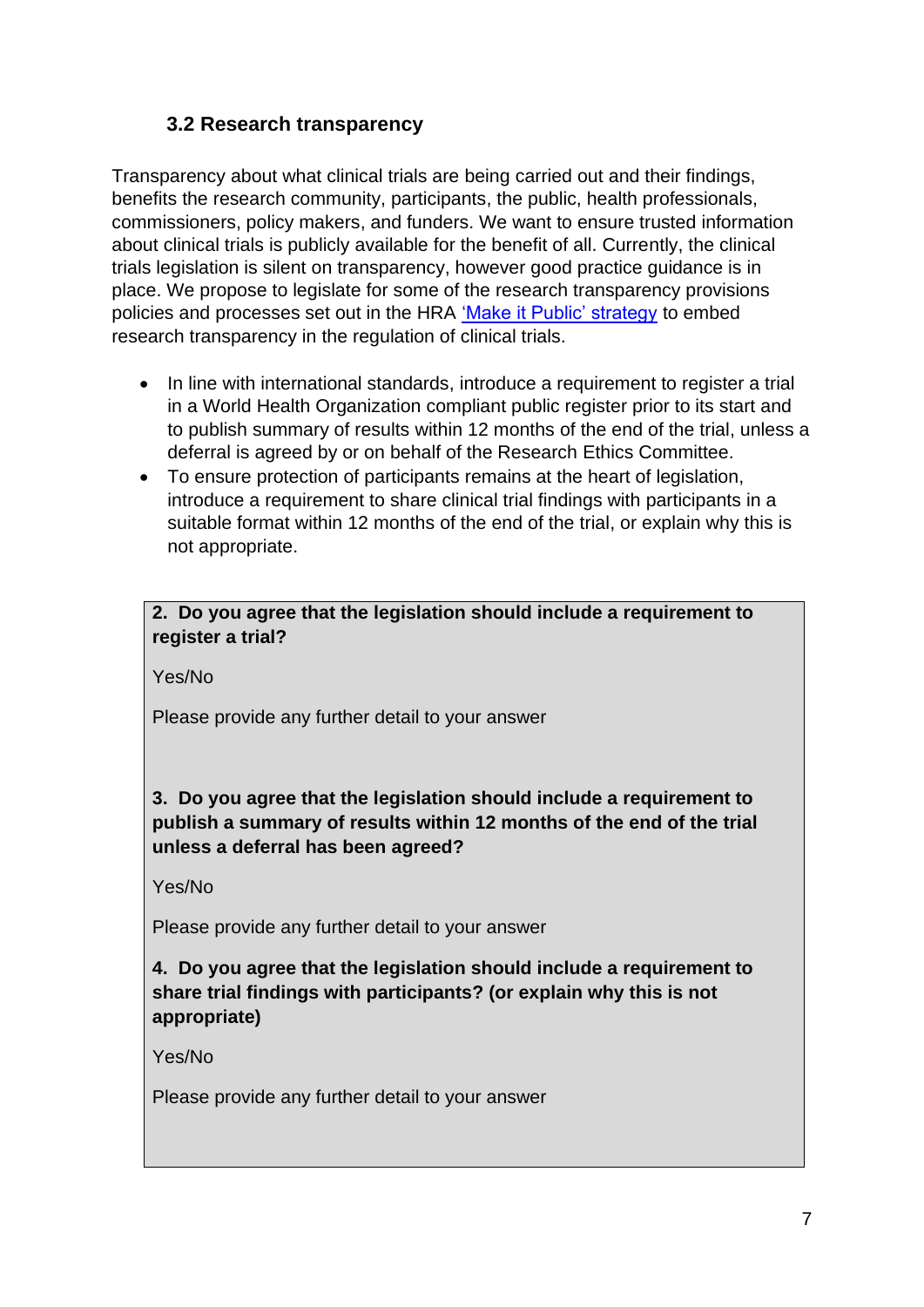## <span id="page-7-0"></span>**3.3 Clinical trial approval processes**

There are a number of changes we could make to update the processes for clinical trial approvals set out in Part 3 of the current UK legislation. These changes would be to reflect that we have left the EU, to support more proportionate regulatory requirements, and to simplify and streamline processes. Streamlining processes will support quicker timelines for overall trial approval compared with the current processes, and provide a competitive advantage, encouraging sponsors to run trials in the UK.

#### <span id="page-7-1"></span>*Combined regulatory and research ethics approval*

Currently, legislation dictates that the application for a trial regulatory approval is separate to an ethics opinion. A trial sponsor (or nominee) applies to the MHRA for regulatory approvals, whilst the chief investigator of the trial separately applies for a Research Ethics Committee (REC) opinion. The MHRA and HRA, with the UK Research Ethics Service, have been piloting the [combined review service](https://www.hra.nhs.uk/planning-and-improving-research/policies-standards-legislation/clinical-trials-investigational-medicinal-products-ctimps/combined-ways-working-pilot/) over the last 18 months, which offers a single application route and co-ordinated regulatory and ethics review leading to a single UK decision for a clinical trial. We would like to embed this process into the legislation.

The proposal is to:

- Amend the legislation to enable sponsors to make a combined MHRA / research ethics application submitted through a single UK 'front door', the Integrated Research Application System (IRAS). However, the intention is to avoid blocking the ability to make separate applications as an exception.
- To support a combined ethics and regulatory submission, we would also introduce a streamlined appeal process to enable a single process for a sponsor to appeal the joint decision. The legislation would allow for an appeal but the detailed process for appeal would be set out in guidance.
- We propose that the legislation sets out new maximum standard timeframes for the joint review and decision on a clinical trial application. A maximum timeframe would be 30 days from acknowledgement of a valid application for the combined regulatory and ethics committee review of an application, after which an approval would be issued, or if necessary, a request for further information. The UK currently offers expedited timeframes for phase 1 healthy volunteer trials and our intention is to continue to support these early phase studies in the combined system. For multi-national/global trials we would aim to minimise, and ideally avoid, UK-specific changes in how a trial is conducted caused by non-concurrent assessment procedures from multiple regulators in different countries. To support this, we propose to provide for a generous time period (nominally 60 days but with flexible extension) for a sponsor to respond to any requests for information raised which would facilitate the harmonisation of international protocols and better align requests for changes from multiple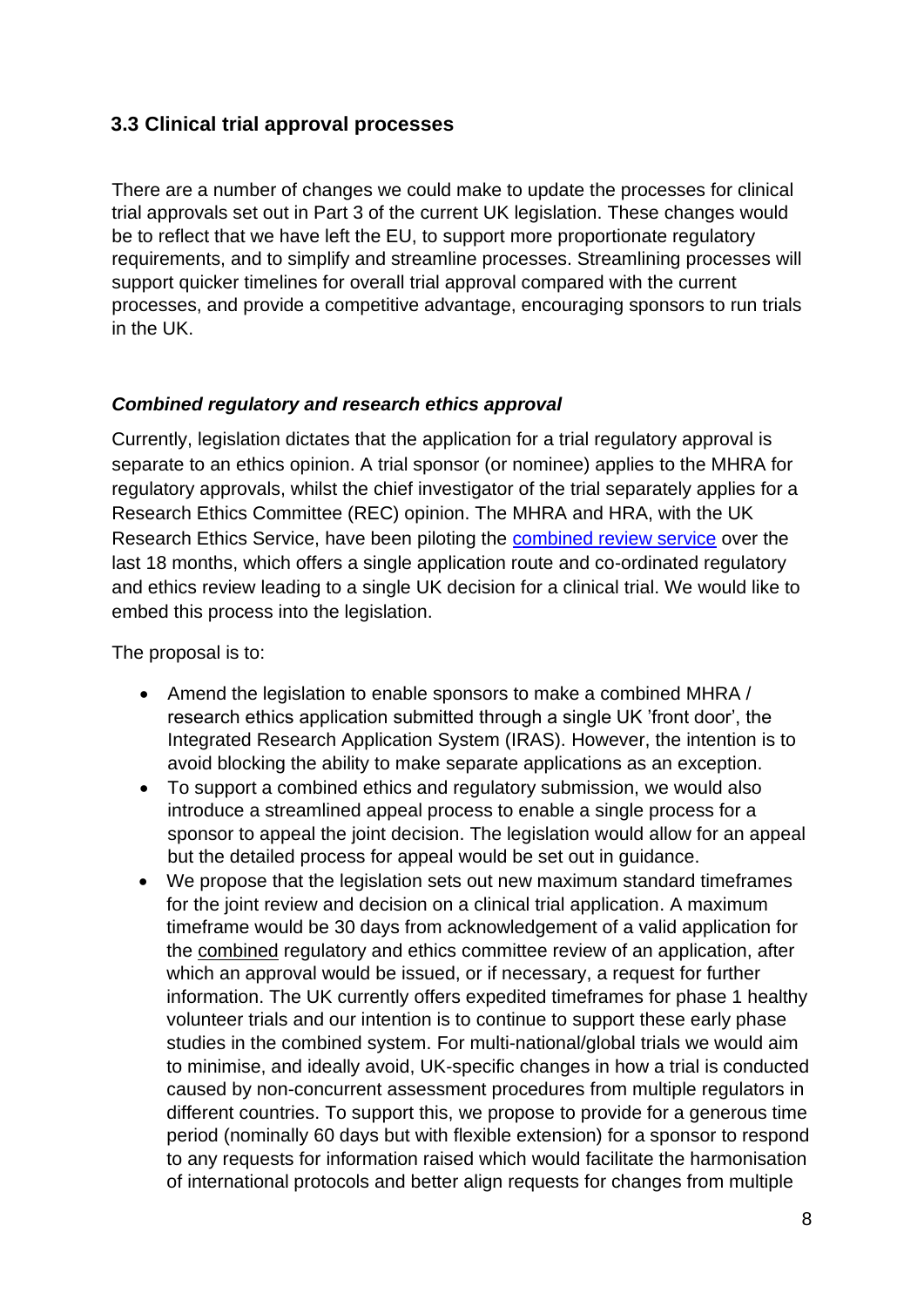regulators. This should assist with sponsors' preparation of requests for further information and avoid application rejections. On receipt of the information requested the final decision would be made within a maximum of 10 days. This means the overall timeframe is internationally competitive, service-orientated and driven by the sponsor (e.g. if the sponsor responded to a request for information within one day the maximum timeframe would be 41 calendar days rather than the current calendar 60 days).

• Where independent advice from the Commission on Human Medicines and/or its Expert Advisory Group(s) may be required, we would continue to allow for extended timeframes. This would apply to certain higher risk products/trials, in line with current UK legislation for clinical trials, for example for certain advanced therapy medicinal products (but not limited to these products). It is proposed that an additional 60 days is added to the initial assessment timeframe to obtain independent expert advice, when required (with the same time added if the review of the response to requests for further information also requires independent expert advice). MHRA has published [guidance](https://www.gov.uk/guidance/clinical-trials-for-medicines-apply-for-authorisation-in-the-uk#applications-that-need-expert-advice) on the types of trials that may be subject to the regulator seeking advice.

**5. Do you support a combined MHRA and ethics review, with an initial decision given on the application (i.e. approval or a request for further information) within a maximum timeline of 30 days from validation?** 

Yes/No

Please provide any further detail to your answer

**6. Do you support a sponsor-driven timeline to respond to any requests for further information (nominally 60 days but with flexible extension)?**

Yes/No

Please provide any further detail to your answer

**7. Do you support a combined MHRA and ethics final decision on a trial of a maximum of 10 days, following receipt of any Requests for Further Information (RFI) responses? The overall time for a final decision would be sponsor driven, depending on their need to take an extended time to respond to an RFI.** 

Yes/No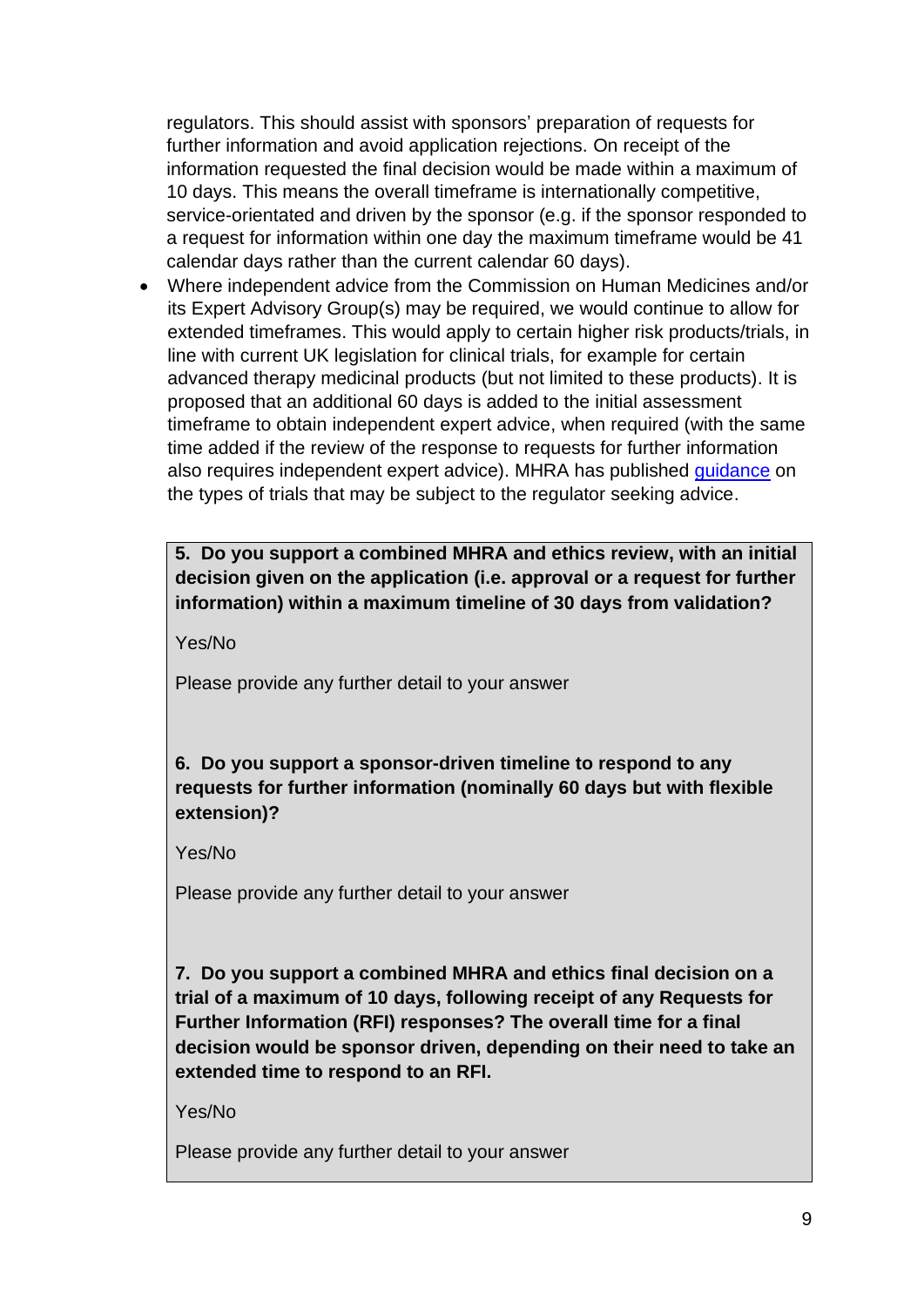**8. Do you support the ability for the regulators to extend the timeframe for medicinal products or trials where the risks involved may be greater so that independent expert advice can be sought?** 

Yes/No

Please provide any further detail to your answer

- The current legislation does not explicitly allow a sponsor to withdraw their trial application to the MHRA once assessment of the application has started. This may result in a rejection of the application, causing issues for funding and timing of the trial. We propose to allow withdrawal of the combined MHRA/REC application by the sponsor up until the final assessment decision is issued, with a proportionate fee paid.
- The current legislation allows for a clinical trial approval to remain valid indefinitely, even though wider changes e.g. in medical practice, could impact whether a decision to approve a trial is still appropriate in the future. We propose to introduce a sunset provision on approvals, such that the approval will lapse if no participant is included within a specified period of time (for example within 2 years of the trial approval). The intention is that if no participants are enrolled after the specified time period, the clinical trial approval will lapse, or the sponsor will need to apply for an extension. The timeframe would need to provide sufficient flexibility for the sponsor (for example trials in rare diseases can have more difficulty recruiting patients due to the small population size), whilst ensuring that changes in medical practice do not have a significant impact on the benefit/risk of the trial. The timeframe could be specified in the legislation, or in accompanying guidance.

#### **9. Do you consider it appropriate that a clinical trial approval should lapse after a specified time limit if no participants have been recruited?**

#### Yes/No

If yes, do you consider this would be best introduced by:

- 2. Legislative change with the time limit specified in the legislation
- 3. Legislative change with the time limit specified in guidance
- 4. Legislative change allowing for exemptions if a good rationale is provided in the protocol and approved by the competent authorities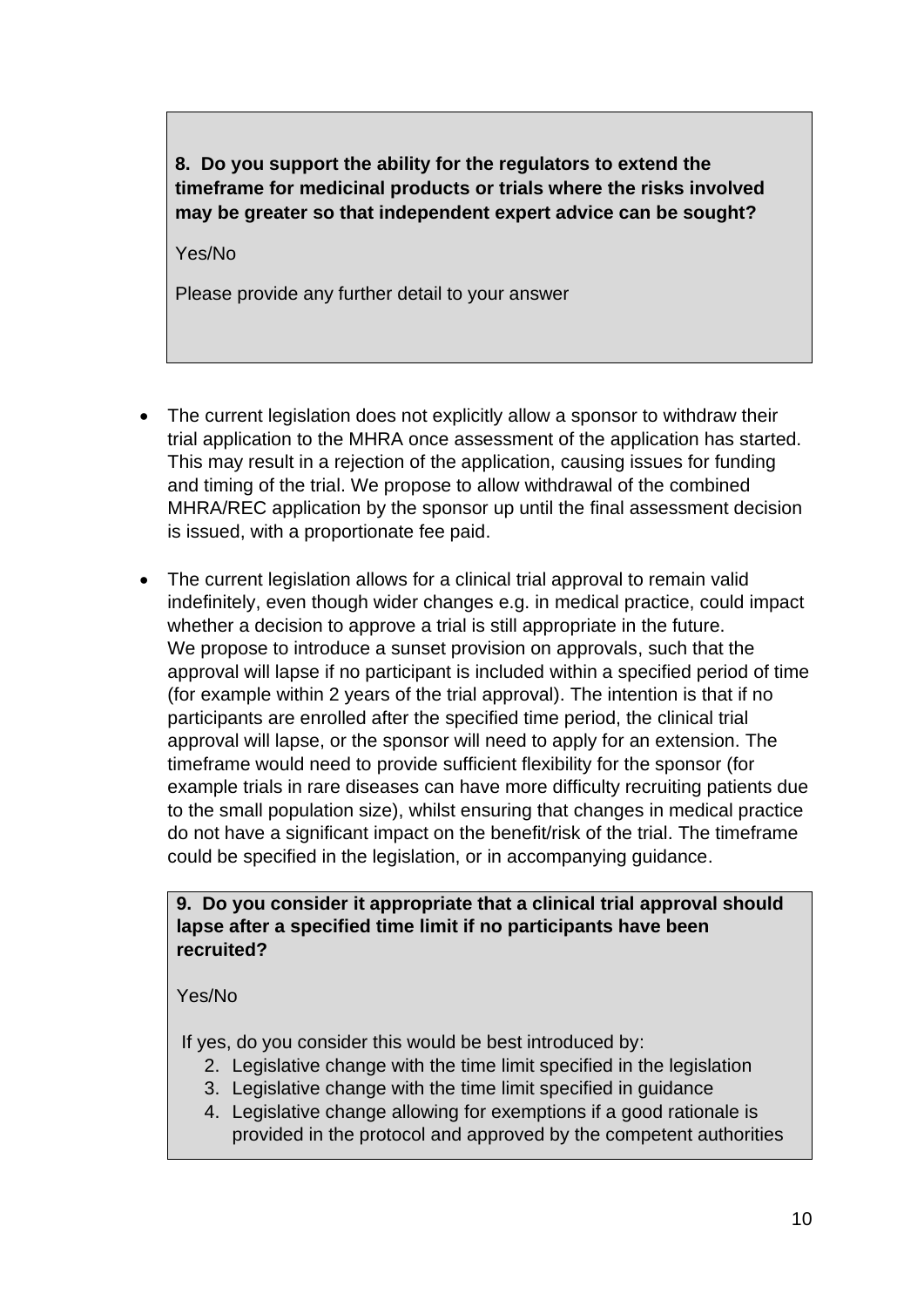• Schedule 3 of the current legislation provides requirements on the "particulars and documents that must accompany an application for an ethics committee opinion, a request for authorisation, a notice of amendment and a notification of the conclusion of a trial". In order to remain agile and responsive to future changes and innovation in research, we consider this information should be in the form of guidance, and therefore propose to delete schedule 3.

#### **10. Do you agree that the detail currently outlined in schedule 3 would be better in the form of guidance rather than legislation?**

Yes/No

Please provide any further detail to your answer

### <span id="page-10-0"></span>*Requests for information (RFIs) and amendments*

Following review, if a trial application does not have sufficient information, or where changes to the submitted information are required, the MHRA and/or Research Ethics Committee will issue a Request for Further Information (RFI). The RFI step reduces the chances of an application being rejected, because any missing information or changes necessary to support the application is requested. However, RFIs may delay the application process, because assessment of the application will not continue until a full response is received from the sponsor. Currently RFIs are sent as one communication to the trial sponsor and require a single response from the sponsor.

Learning from clinical trials during COVID-19 has highlighted the opportunity for greater flexibility in the formal communication between applicants and regulators during the review of a clinical trial application. We are proposing the following:

- To support sponsors and their teams, and build a more efficient way for sponsors to answer questions, we propose to allow for a RFI on a particular part of the trial (e.g. a joint MHRA/REC clinical RFI, non-clinical, pharmaceutical) to be issued when it is ready within a maximum timeframe (30 days from the acknowledgement of receipt of the application). This approach worked well during COVID-19 on an informal basis and ensuring there are no blockers to this in legislation would facilitate this option for a broader range of trials when appropriate. The intent for legislative amendments in relation to RFIs would be to remove blockages and enable more flexibility in when an RFI can be given, rather than introduce a complicated process in legislation.
- After approval of a clinical trial has been given, if the sponsor wants to change any aspect of a trial that may have a substantial impact on the safety of trial participants or on the reliability and robustness of the data generated, then a substantial amendment is required and the amendments must be submitted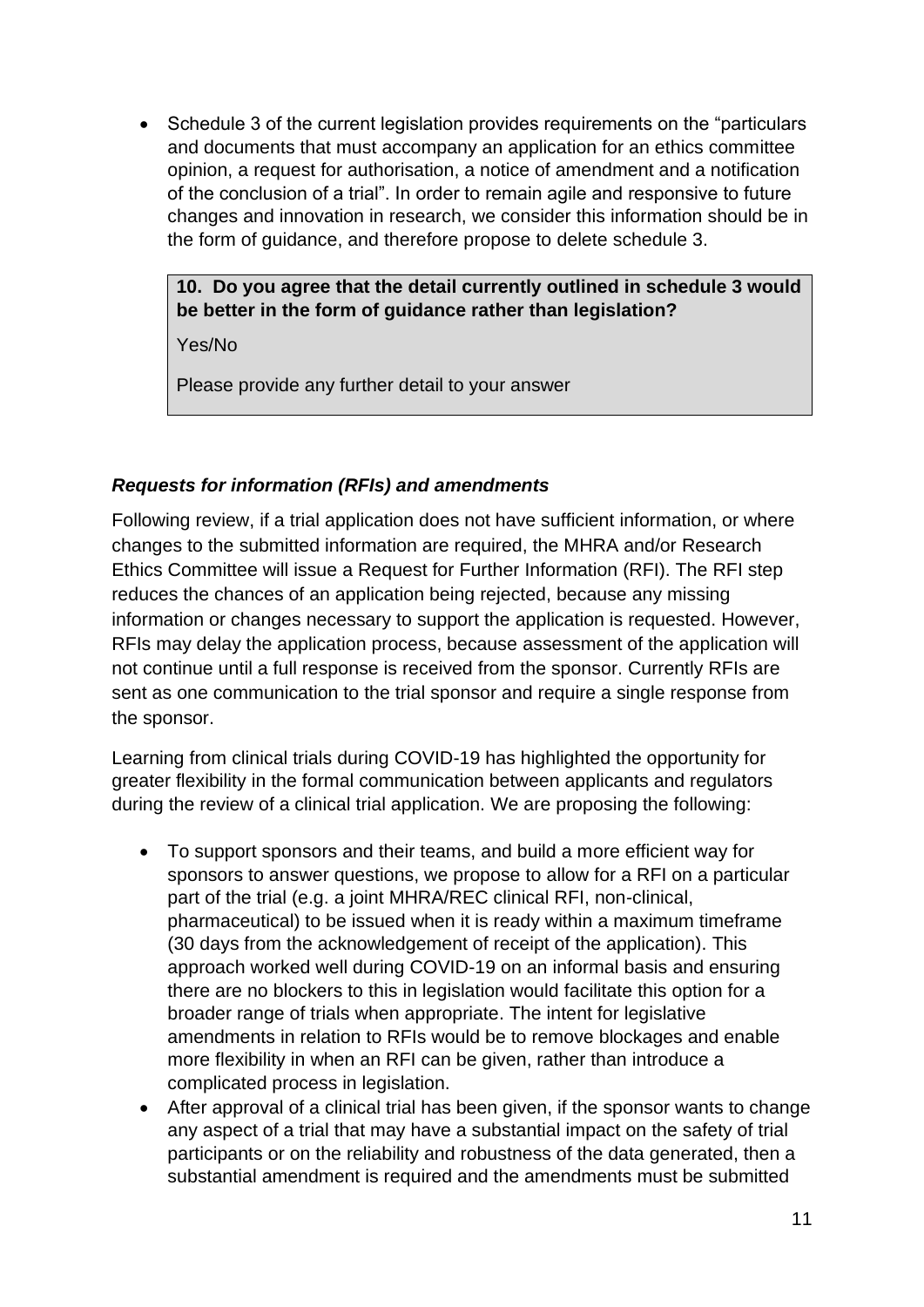for approval. Currently, amendments can only be approved or rejected. We propose to allow the possibility of a RFI step for substantial amendments, as this will reduce chances of these being rejected.

- We intend to continue to allow parallel amendment submissions in the UK for different documents therefore speeding up UK processing times and avoiding unnecessary pauses to trial conduct while waiting for approval for changes on a one-by-one basis.
- We also propose to clarify when a substantial amendment is required if a trial is being temporarily halted by the sponsor. We want to ensure that an approval via a substantial amendment is only required in the event a trial is halted, or resumed after being halted, for safety reasons. However, if a trial is stopped for non-safety related reasons e.g. logistical reasons, then a substantial amendment would not be required. This will further support greater proportionality in our regulatory requirements.

**11. Do you consider that a trial sponsor having sight of Requests for Further Information (RFI) when they are ready, rather than issued when the final part of the assessment is complete would be advantageous?**

Yes/No

Please provide any further detail to your answer

### **12. Do you consider that the ability to receive an RFI during the review of a substantial amendment would be beneficial?**

Yes/No

Please provide any further detail to your answer

#### <span id="page-11-0"></span>*Notification scheme for low-intervention trials*

The proposed notification scheme is a way through which a sponsor can notify the MHRA about a clinical trial where the risk is similar to that of standard medical care, and the clinical trial can be approved without the need for a regulatory review. It should be noted that ethics review will still be required. A notification scheme currently exists in [MHRA guidance.](https://www.gov.uk/guidance/clinical-trials-for-medicines-apply-for-authorisation-in-the-uk#notification-scheme) However, there has not been high uptake to this scheme. We would like to introduce the concept of a notification scheme into the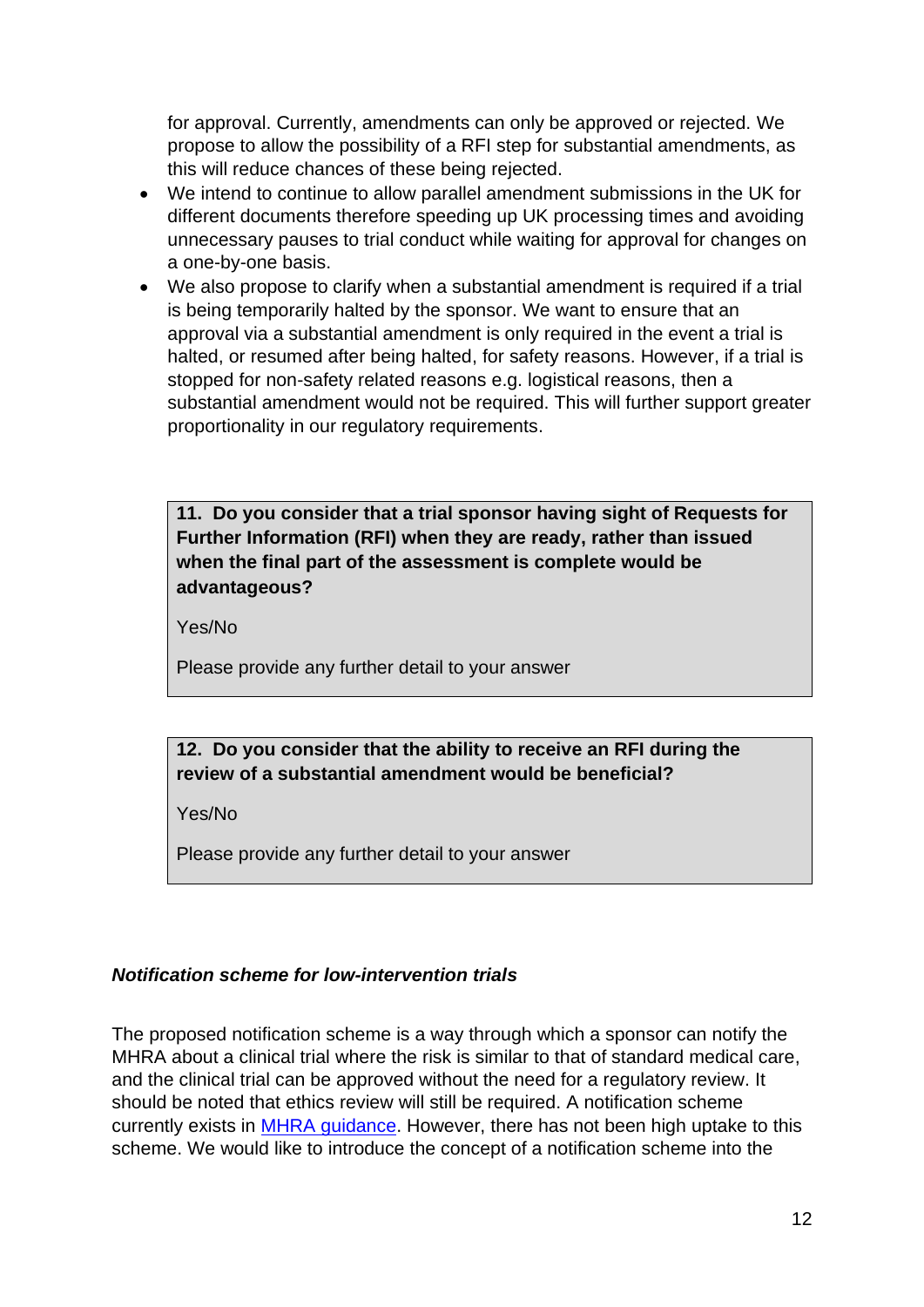legislation which we believe will embed more risk-proportionate approaches into trial conduct.

Below we have outlined further detail about a notification scheme, how a lowintervention trial could be defined, and the kinds of trials that could be eligible for a notification scheme. We would aim for the legislation to include the concept of the notification scheme. To ensure suitable flexibility, we intend for guidance to set out the detail of the scheme and which trials would be eligible.

Definition of a low-intervention trial:

Following the Organisation for Economic Co-operation and Development, the European Union, and MHRA definitions for risk stratification, a low-intervention trial may be described as follows:

*Trials where the risk is similar to that of standard medical care, e.g. they involve marketed product(s) either used in accordance with the marketing authorisation or supported by (nationally accepted) published evidence and/or guidance and /or established medical practice.* 

Advantages of a notification scheme for trial sponsors:

- Low-intervention trials can be conducted in a risk-proportionate manner, and if chosen for inspection will be inspected as such
- No grounds for non-acceptance will be raised by MHRA (since there would be no regulatory review), potentially resulting in a much faster approval
- No substantial amendments to the MHRA would be required as long as the study remains eligible for the notification scheme. However, substantial amendments to the research ethics committee would continue to be required.
- Sponsors would be able to refer to the most up to date Summary of Product Characteristics for the Reference Safety Information (no substantial amendment needed for updates)
- Development Safety Update Reports would not be required (the annual progress report would be sufficient with no line listings)

Submission requirements for a notification scheme:

The submission requirements are the same as for any trial using marketed products via Integrated Research Application System. On submission, the trial sponsor will declare that their trial is low-intervention and complies with the entry criteria for the notification scheme. Once the research ethics committee has issued a favourable opinion the combined decision will be a UK approval. Substantial amendments do not need to be submitted to the MHRA for notification scheme trials, as long as the modification to the trial does not change the status as a low-intervention trial or the eligibility for the notification scheme.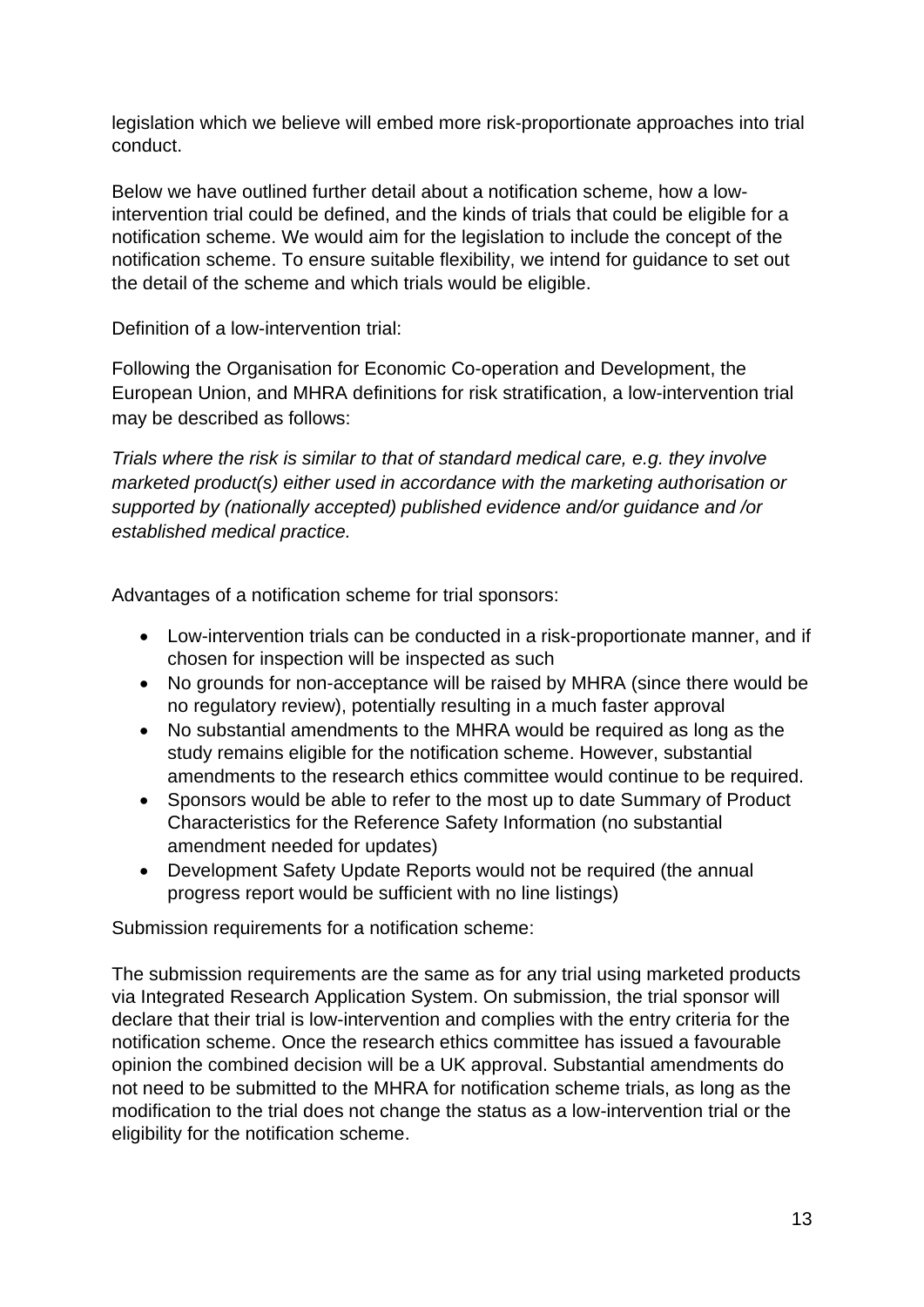Notification scheme trials are not excluded from Good Clinical Practice inspections but are less likely to be selected in routine inspections on the basis of the riskproportional approach to selection of individual trials and organisations for inspection.

Some examples of low-intervention clinical trials would be trials involving medicinal products authorised in a country on the [approved country list](https://www.legislation.gov.uk/ukpga/1998/47/section/75) if:

- they relate to the licensed range of indications, dosage and form or
- they involve off-label use (such as in paediatrics and in oncology, etc) if this off-label use is established national practice and supported by sufficient published evidence and/or guidelines or
- they involve a new indication where there is extensive clinical experience with the product and no reason to suspect a different safety profile in the trial population or
- they involve reducing the exposure to the medicinal product if this does not expose the trial participant to lack of efficacy, or
- they involve targeting the medicinal product to a subtype or subpopulation of the licensed indication or
- they involve the licensed indication, dose, and form but in a different schedule (such as earlier in the treatment pathway)

To be eligible for a notification it is proposed that:

- the trial meets the definition of low-intervention
- the IMP is licensed in UK
- if the trial design includes prospective adaptations, all future adaptations need to be consistent with the definition of a low-intervention trial
- Any placebo used in the trial is either a marketed product (e.g. saline) or has been manufactured under an MIA(IMP) with a formulation that matches the marketed product, with the exception of removal of the active substance. The use of placebo must not expose trials participants to a risk that diminishes their standard of care.
- the primary purpose of the trial is not licensing intent

Where a trial that is eligible for notification has been submitted for 'standard' regulatory review, the regulator should liaise with the study sponsor to agree if the submission should continue via the notification route and reclassify as appropriate.

# **13. Do you agree that we introduce the concept of a notification scheme into legislation?**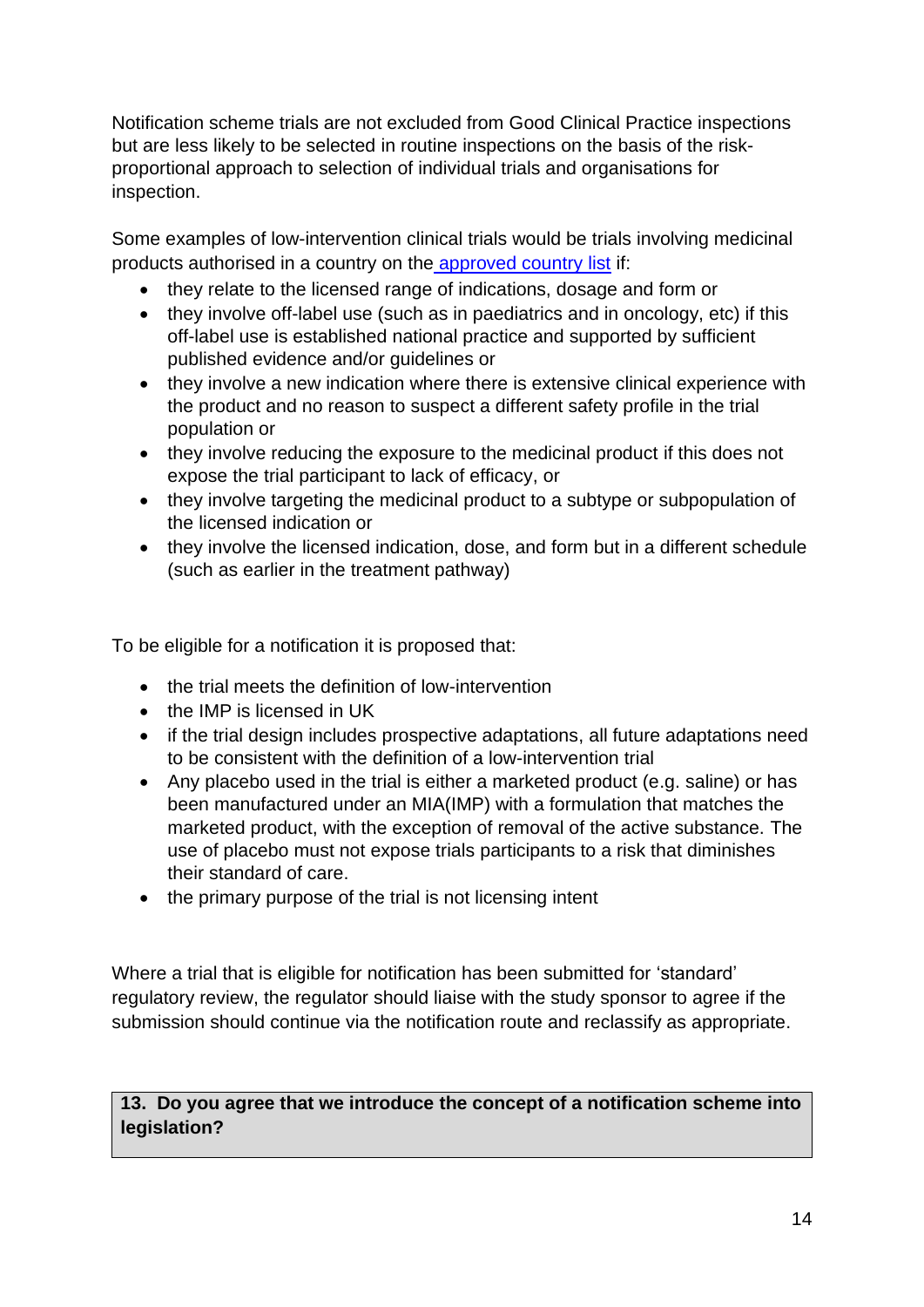#### Yes/No

**If no, please explain any concerns you may have with such a scheme being in legislation**

**If yes, do you agree that the subset of trials outlined would be appropriate to be eligible for a notification scheme?**

Yes/No

Please provide any further detail to your answer

### **14. Do you consider that the proposed provisions for clinical trial approvals strike the right balance of streamlined, proportionate approval with robust regulatory and ethical oversight?**

Yes/No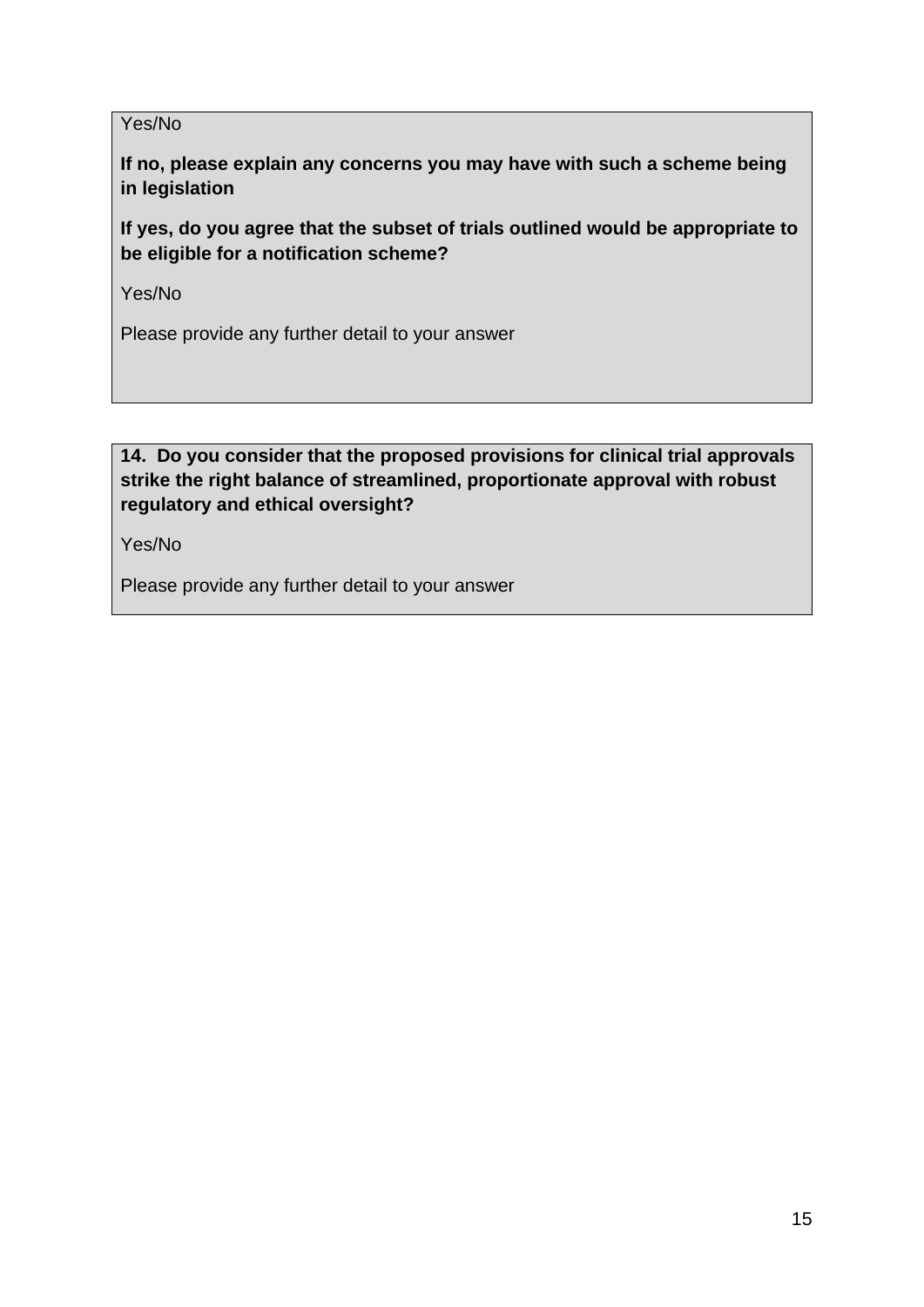# <span id="page-15-0"></span>**3.4 Research Ethics Review**

Research ethics review safeguards the rights, safety, dignity and well-being of people taking part in clinical trials. The review is carried out by Research Ethics Committees (RECs), which are co-ordinated by the Health Research Authority and the Devolved Administrations.

The current legislation, in part 2 and Schedule 2, sets out the requirements for a Research Ethics Committee. We propose to streamline requirements for the makeup of an ethics committee and delete the current granular requirements by:

- Updating the requirements for the make-up and minimum number of members including updating the definitions of lay and expert members in line with international requirements, retaining the requirement for a mix of lay and expert members.
- Delete schedule 2 of the current legislation, which includes very restrictive and granular provisions on the make-up, proceedings, support staff, premises and facilities relating to ethics committees, and instead refer to guidance/HRA policy which will allow for greater agility in decision making.

#### **15. Do you have any views about the membership or constitution of Research Ethics Committees?**

We wish to promote and encourage the inclusion of underserved populations such as pregnant and/or breast-feeding individuals, and increase diversity in clinical research, whilst ensuring participant protection throughout the trial. Best practice guidance can go some way towards encouraging wider representation in the recruitment of trial participants; however, we could introduce into legislation requirements to support this.

**16. Should we introduce legislative requirements to support diversity in clinical trial populations?**

Yes/No

Please provide any further detail to your answer

**If yes, what legislative requirements could be introduced to better support increased diversity in trial populations?**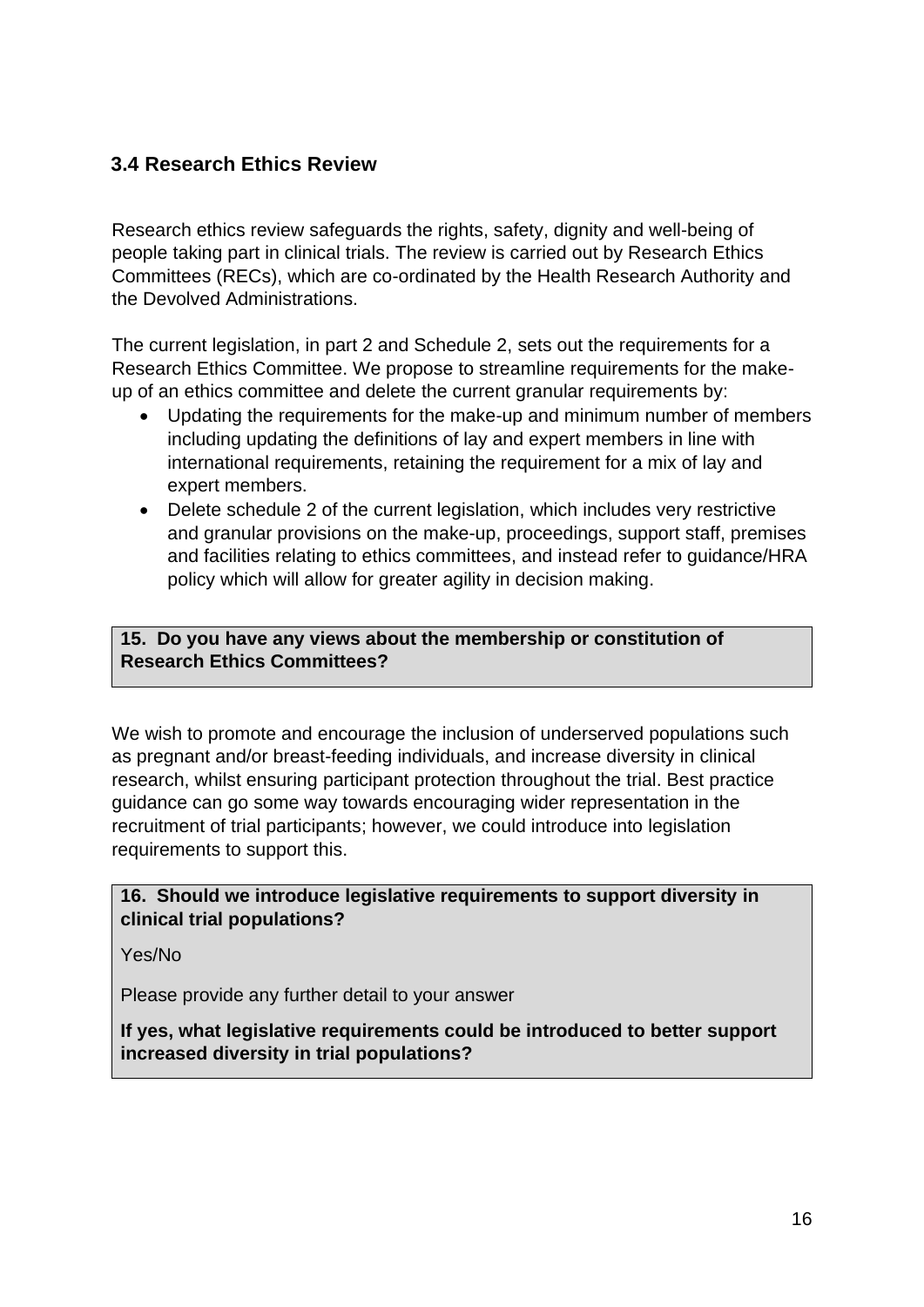# <span id="page-16-0"></span>**3.5 Informed consent in cluster trials**

In many cases we do not always know (due to a lack of evidence) which medicine is best for an individual patient, or group of patients. The best way to reliably compare the different treatments available and get the evidence needed to inform treatment decisions is by conducting large-scale randomised controlled trials.

One way of doing this is by conducting so called "cluster" trials. Cluster trials are conducted on existing approved medicines, where randomisation to a certain treatment is pre-determined by location, for example all participants in one hospital would receive Drug A and all participants in another hospital would receive Drug B.

Such trials present little or no additional risk to the participant as they would be randomised to receive a standard treatment routinely prescribed for their condition. The patient would not need to do anything other than take the treatment as normal and the data needed for the trial would be extracted from their medical notes.

Under the current legislation, 'cluster' trials can only be undertaken if every participant actively provides their written consent after being given detailed information about the trial in an interview with one of the investigators. Simplifying the way that informed consent can be obtained for cluster trials will support and promote their use and facilitate the gathering of real-world data to inform best practice in a way that is more proportionate to the low level of risk involved. This approach should encourage wider uptake into lower risk trials. The introduction of this simplified means of seeking agreement from participants will make these types of low intervention trials more feasible and therefore widen the reach and participation of this type of research.

We propose to:

• Streamline requirements by introducing a simplified/low burden means of seeking agreement from participants for low-intervention clinical trials where the investigational medicinal product is pre-determined based on location and are used in accordance with the terms of the marketing authorisation (e.g. "cluster trials")

More generally, legislation should enable flexibility on consent provisions, ensuring consent is sought to the correct standards, but more proportionate approaches to seeking consent where the risk is lower are available.

#### **17. Do you agree that legislation should enable flexibility on consent provisions where the trial is considered to have lower risk?**

Yes/No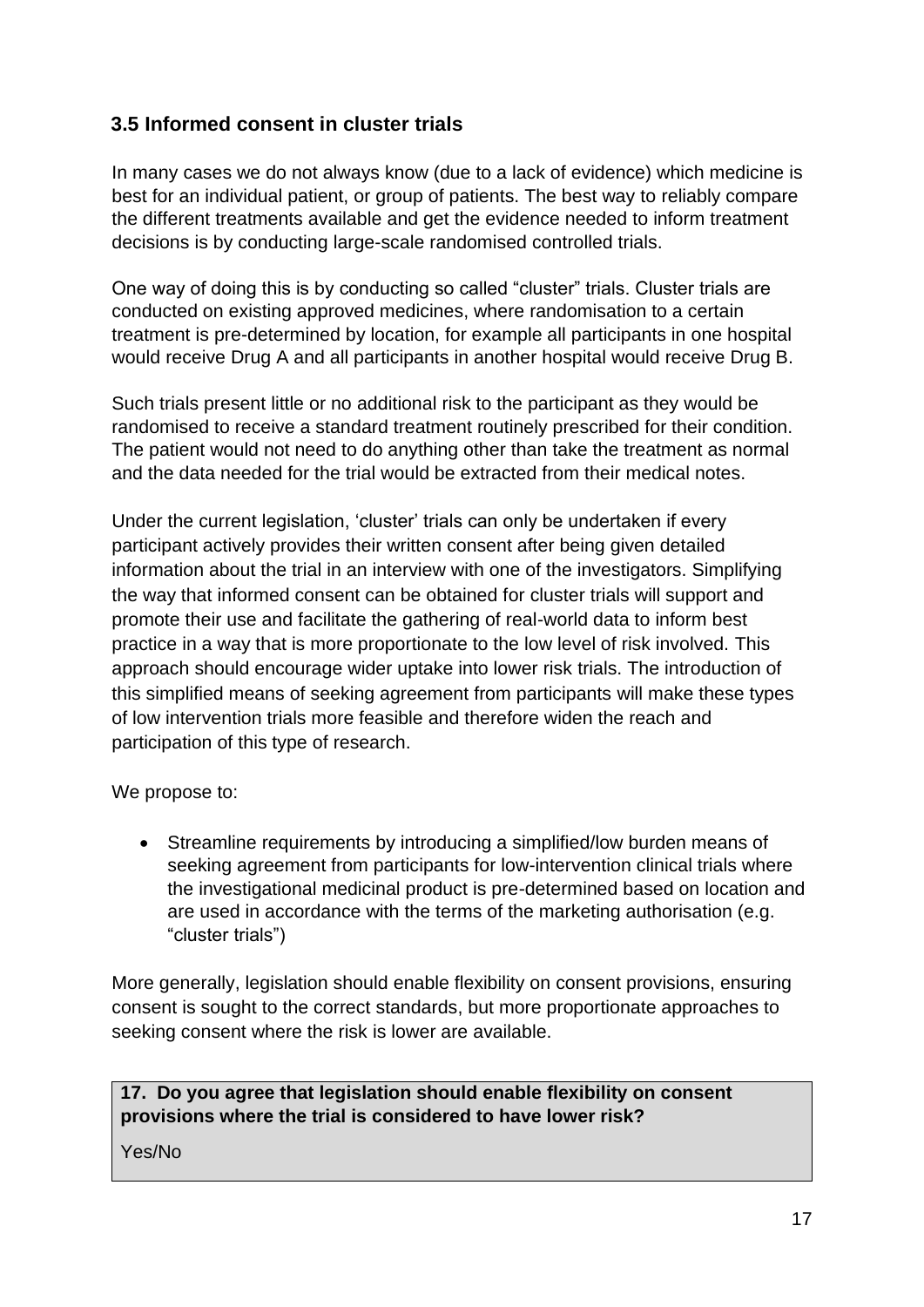Please provide any further detail to your answer

**18. Do you agree that it would be appropriate for cluster trials comparing existing treatments to use a simplified means of seeking agreement from participants?**

Yes/No

Please provide any further detail to your answer

# <span id="page-17-0"></span>**3.6 Safety reporting**

When a clinical trial is running there are a number of requirements for sponsors to report potential or emerging safety risks to the MHRA or make these known to investigators in the trial. We are committed to ensuring the highest standards of participant safety while taking the opportunity to remove reporting requirements that add burden to investigators but do not contribute to participant safety. We have identified a number of changes where this may be possible:

- A Suspected Unexpected Serious Adverse Reaction (SUSAR) is a serious adverse reaction that has not been previously associated with the medicine but is suspected to be caused by the medicine under investigation in the clinical trial. These reactions are currently required to be reported to MHRA in an expedited timeframe. We propose to remove the requirement for individual SUSARs to also be reported to all investigators. This will reduce the burden on sponsors and investigators without impacting on participant safety. Informing Investigators of safety information is better met via the Investigator's Brochure (a comprehensive summary of clinical and non-clinical data about the medicinal product compiled throughout the study), which is updated at least annually. A list of SUSARs without background information and proposal of appropriate risk mitigation actions is generally not very helpful.
- We also propose removing the requirement to report SUSARs and annual safety reports to RECs. We foresee the MHRA will lead on assessment of these and liaise with RECs as necessary. These proposals are to remove duplicative reporting requirements and would not reduce oversight of participant safety.
- Currently each SUSAR needs to be reported to the MHRA in an expedited manner. We would like to introduce further flexibility in the reporting of SUSARs. We propose that, where justified and approved by the regulatory authority, SUSARs can be reported in an aggregate manner, provided that the trial protocol mandates continuous monitoring of serious adverse events/reactions. If aggregate reporting is approved, the Sponsor should be assisted in reviewing safety data by a (independent) Data Monitoring Committee.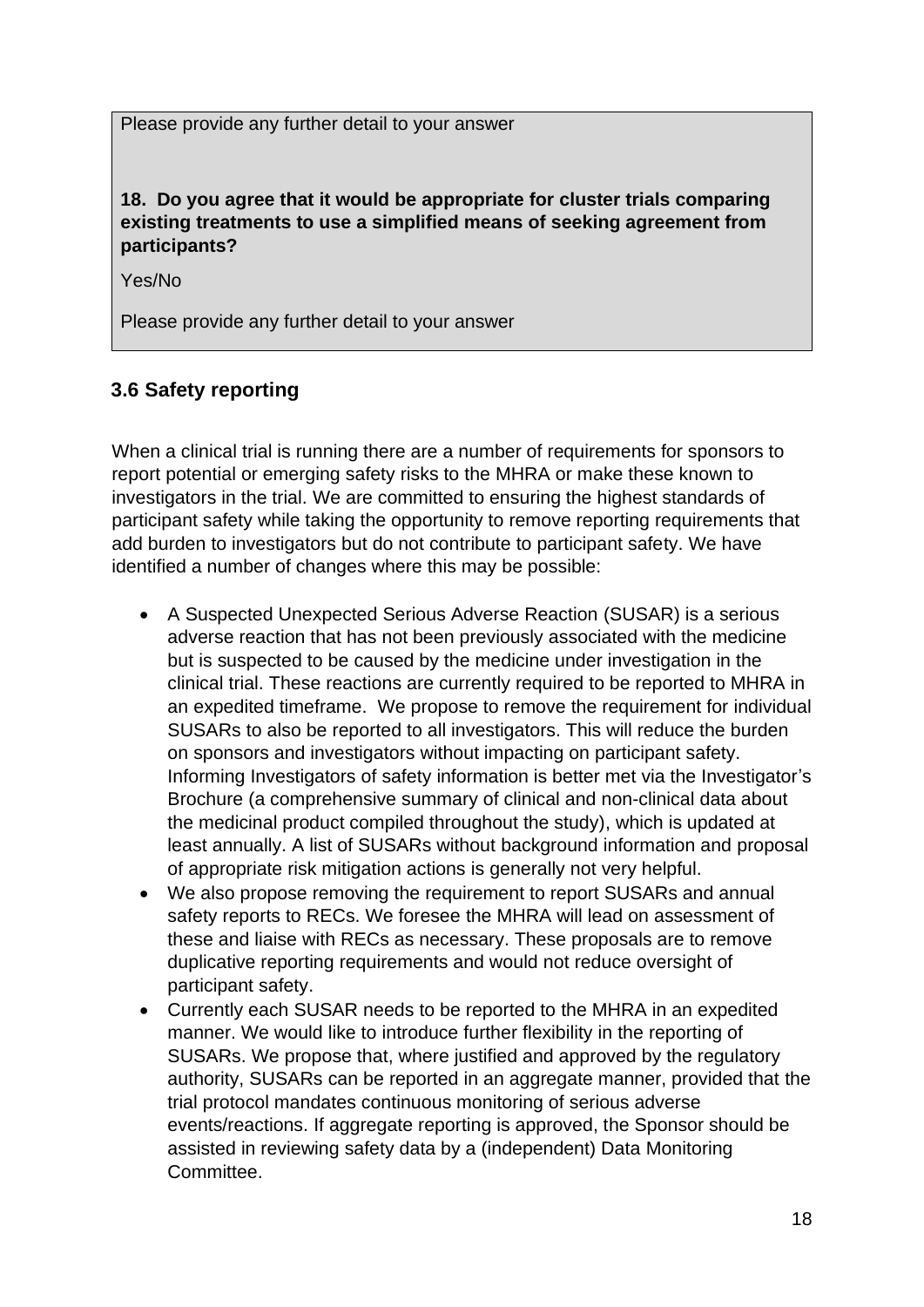- In order to support flexibility in reporting SUSARs as above, we propose to introduce a legal requirement for the sponsor to have a safety monitoring (pharmacovigilance) system aimed at periodically reviewing accumulating safety data in order to detect safety signals and propose appropriate risk mitigating actions. The pharmacovigilance system should be risk proportionate and will be specific for a medicinal product if the trial Sponsor is the manufacturer or marketing authorisation holder. The pharmacovigilance monitoring will be trial-specific for non-commercial Sponsors.
- Remove the requirement to include listings of serious adverse events and serious adverse reactions in annual safety reports (Development Safety Update Reports). The reports should instead include an appropriate discussion of signals/risks associated with the use of the medicinal product as well as proposed mitigation actions.
- When an investigator or Sponsor takes an appropriate Urgent Safety Measure during a trial to protect participants from an immediate safety risk, they are expected to notify the regulator as soon as possible (this is usually via a phone call within 24 hours of the measure being taken) and also provide written notice to the MHRA, currently within 3 days. We propose to extend this written notification from no later than 3 days from when the measure was taken, to no later than 7 days to promote international harmonisation of reporting windows.

**19. Do you agree to remove the requirement for individual SUSARs to be reported to all investigators? They will still be informed via Investigator's Brochure updates.**

Yes/No

Please provide any further detail to your answer

**20. Do you agree with removing the requirement to report SUSARs and annual safety reports to RECs? Noting that MHRA will still receive these and liaise with the REC as necessary.**

Yes/No

Please provide any further detail to your answer

#### **21. Do you agree that, where justified and approved by the regulatory authority, SUSARs can be reported in an aggregate manner?**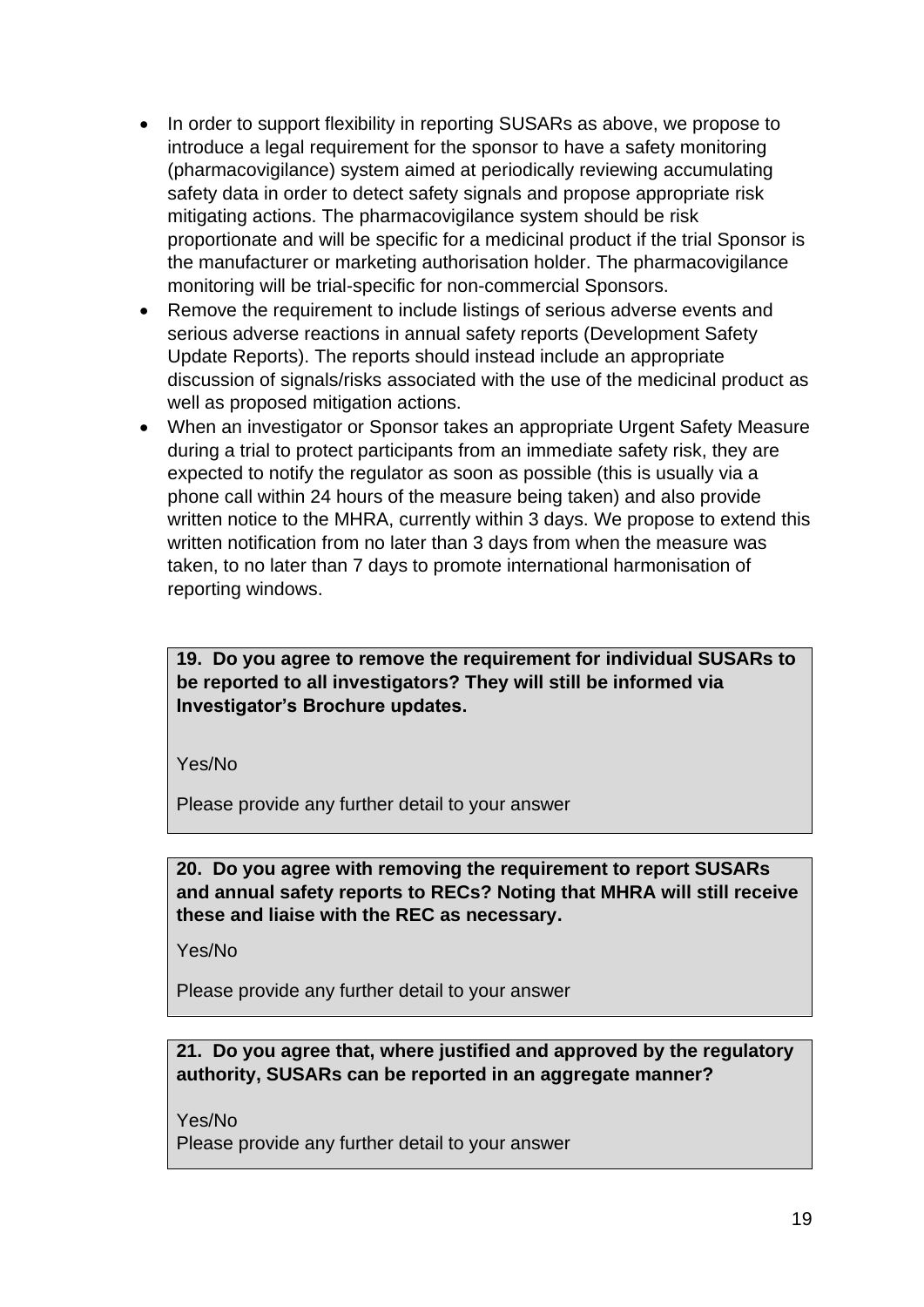**22. Do you agree with the proposal to remove the requirement to include listings of serious adverse events and serious adverse reactions in annual safety reports and instead include an appropriate discussion of signals/risks associated with the use of the medicinal product as well as proposed mitigation actions?**

Yes/No

Please provide any further detail to your answer

**23. Do you agree with the proposal to extend the written notification for Urgent Safety Measures from no later than 3 days from when the measure was taken, to no later than 7 days?**

Yes/No

Please provide any further detail to your answer

#### **24. Do you agree that the proposed safety reporting requirements will reduce burden on researchers but maintain necessary levels of safety oversight?**

Yes/No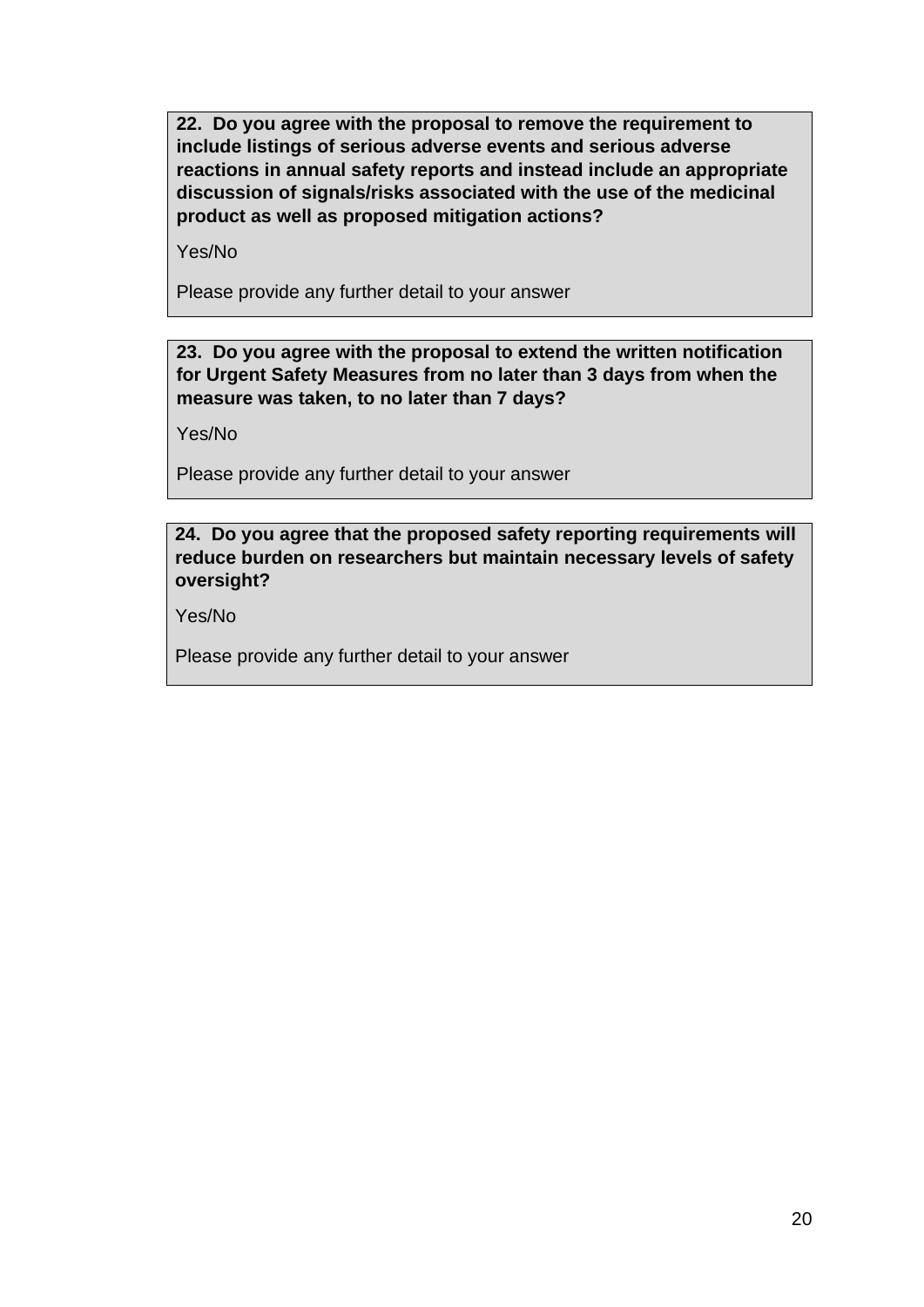# <span id="page-20-0"></span>**3.7 Good Clinical Practice**

Good Clinical Practice (GCP) is a set of internationally recognised ethical and scientific quality requirements for designing, conducting, recording, and reporting clinical trials that involve people. The current UK legislation on clinical trials (in schedule 1 part 2) sets out that the principles of GCP must be followed to conduct a clinical trial, and MHRA conduct GCP inspections to ensure Sponsors conduct trials according to GCP and the trial protocol. International Council for Harmonisation of Technical Requirements for Pharmaceuticals for Human Use (ICH) GCP is usually followed where trials are conducted to support a marketing authorisation, although this is not a UK legislative requirement.

We are proposing to maintain a requirement for compliance with broad principles of GCP to protect the rights and well-being of trial participants and the reliability of the trial results. We are not proposing to adopt a specific set of GCP requirements or move to legislate for ICH GCP in its entirety but maintain a requirement for compliance with principles of GCP. UK principles would be written into legislation but sponsors will still be able to choose to follow ICH GCP when producing data for marketing authorisation purposes. We propose to update the current GCP principles to ensure that they are flexible and can be applied to a broad range of clinical trials. They will include identification of critical to quality factors, risk proportionality, and will support more efficient approaches to trial design and conduct

We propose to allow for an overarching risk assessment and adaption approach across the whole of the UK Clinical Trials framework, so that proportionality is not limited to specific areas, but instead the trial is risk assessed in its entirety and managed appropriately based on that risk assessment.

We are proposing a number of specific changes in relation to GCP:

- As part of the drive towards risk proportionality, we propose to clarify in legislation that regulators should take a proportionate approach throughout the clinical trial life cycle. For example, to adopt similar wording to the Care Act 2014, which requires the HRA to seek to ensure that such regulation is proportionate. We recognise that embedding risk-adapted trial conduct in practice needs to be encouraged by all parties i.e. regulators and those conducting trials.
- We are seeing a huge increase in the use of electronic systems in all aspects of trial conduct, not just Case Report Forms (CRFs) but Interactive Response Technology (IRT) systems, Patient Reported Outcomes, Consent, web portals for documentation sharing and training etc. These systems can have a direct impact on patient safety, data integrity and protocol compliance. Currently these systems may be designed or controlled by service providers external to the trial, and GCP may not be applied. For example, we have seen an IRT system fault that resulted in overdose for patients who had previous safety related dose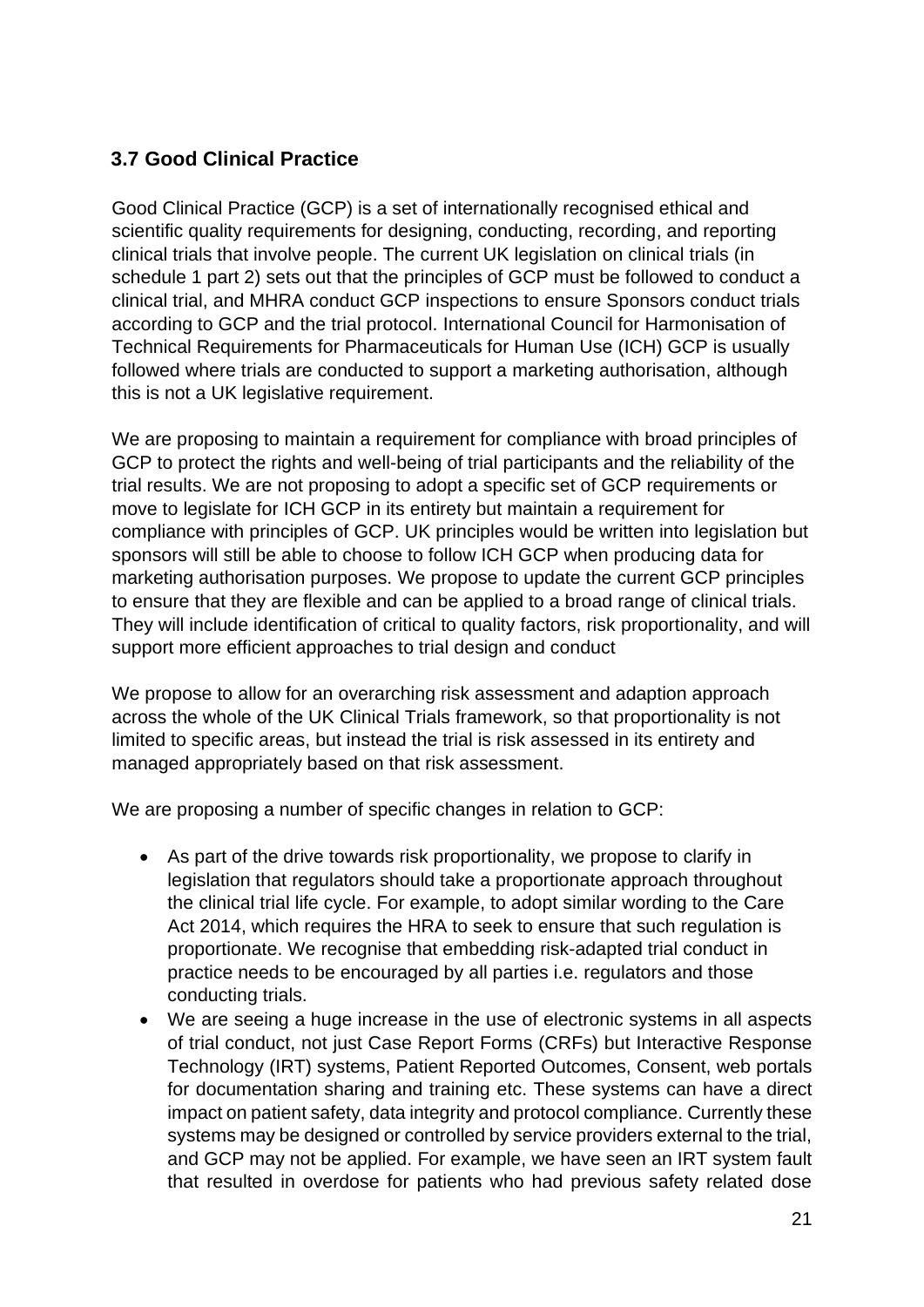reductions. We would like to future proof the applicability of GCP for electronic systems by introducing into legislation clarity over the design and control of electronic systems that impact on safety and results. This would include a responsibility for service providers, as well as Sponsors, to follow the principles of GCP.

- Sponsors are required to keep a repository of information, such as documents and data, known as the Trial Master File. This is to allow for appropriate reconstruction of the trial and to demonstrate that it has been conducted in accordance with GCP requirements and the clinical trials regulations. This is particularly important for trials that are intended to support a marketing authorisation as it is part of ICH GCP. The documents to be filed in the Trial Master File should be essential documents, created during the conduct of the study, to demonstrate what was done. As a result, the content of the TMF should be proportionate to the trial conduct. The checklist in ICH GCP has led to the creation of documents specifically for filing purposes, and the advent of electronic Trial Master Files has introduced a complex and cumbersome filing system. We want to ensure that Trial Master Files are proportionate and reduce the focus on extensive filing. It is proposed to amend the legislation, so that there is a requirement for a proportionate Trial Master File, that must be directly accessible to MHRA inspectors, that it is retained for a minimum of 25 years, but that more detailed aspects, such as proportionality in the retention period, are covered in guidance.
- As a participant in a clinical trial, patients and volunteers do not have to pay for the investigational medicine they receive as part of the trial. We would like to make it clear that participants should also not be liable for treatment costs such as scans and consultations where a trial is being run by a private clinic, to make it clear that the participant should not bear a financial cost to take part in a clinical trial.

**25. We are proposing changing the current legislation to incorporate more elements on risk proportionality. Our desire is that this will facilitate a culture of trial conduct that is proportionate and 'fit for purpose' for both researchers and regulators. Do you agree with this approach?**

Yes/No

Please provide any further detail to your answer

**26. Do you agree that service providers of electronic systems that may impact on participant safety or reliability of results should also be required to follow the principles of GCP?**

Yes/No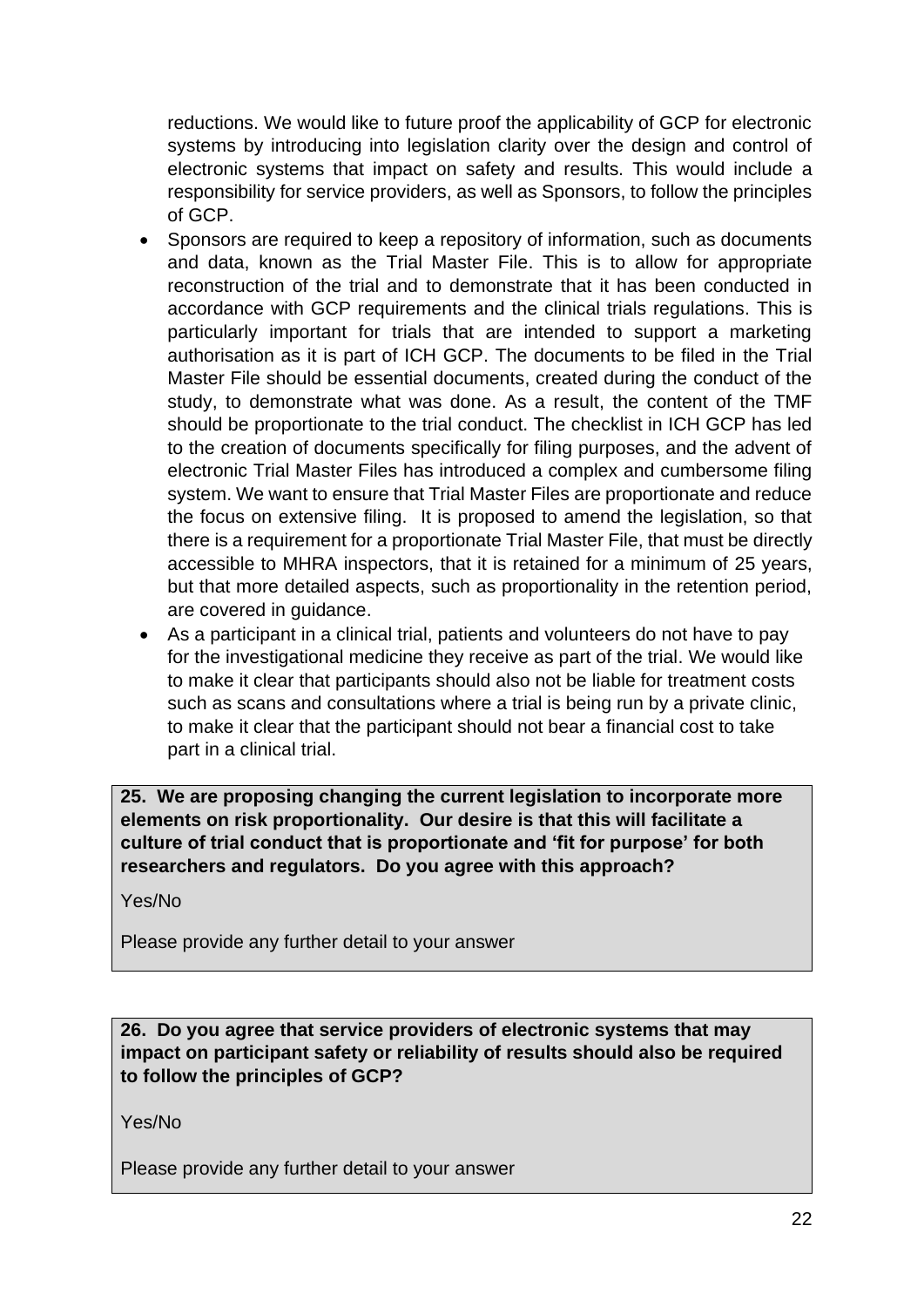## **27. Do you agree that the current GCP principles require updating to incorporate risk proportionality?**

Yes/No

Please provide any further detail to your answer

### **28. What GCP principles do you consider are important to include or remove and why?**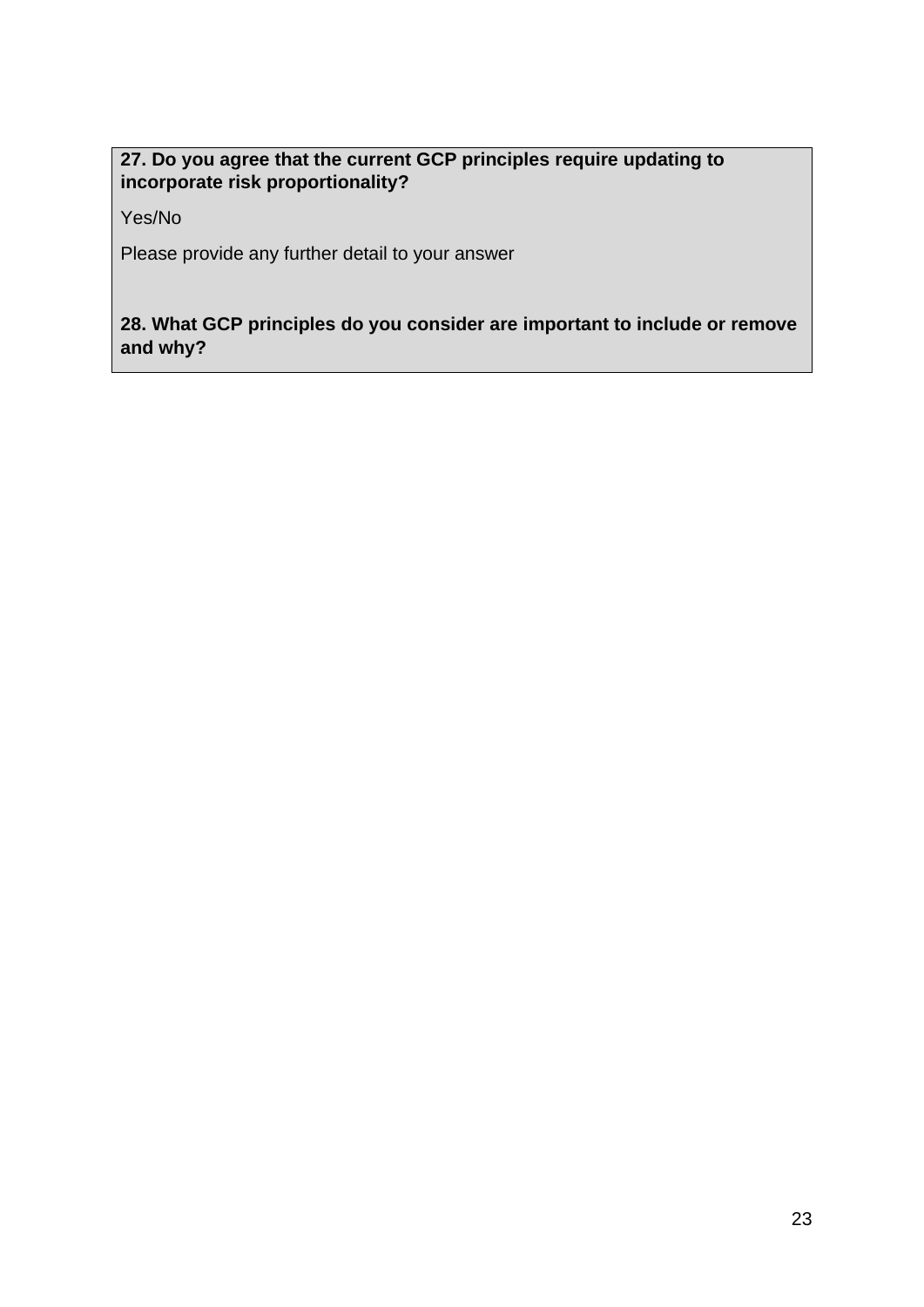### <span id="page-23-0"></span>**3.8 Sanctions and corrective measures**

To ensure that our regulatory oversight to protect public health is both proportionate and strong, we are considering more risk proportionate corrective measures and introducing an additional proportionate sanction to those that are already in existence such as financial penalties and infringement notices (details of which are set out in Part 8 (Enforcement and Related Provisions)) of the current UK clinical trials legislation.

- Currently, regulators may have information or evidence of serious noncompliance of a Sponsor or an investigator, but if that Sponsor were to submit another Clinical Trial Application, then we are not able to take knowledge of their current serious non-compliance into consideration when assessing the new application and therefore we may potentially be putting participants at unnecessary risk. We therefore propose to introduce the ability for regulators to refuse to approve a new study based on ongoing serious non-compliance with the legislation, where there could be significant harm to participants. The ability to do so will ensure the safety of participants in new trials. We anticipate that this will be a power rarely used, but as a Regulator it is imperative that we are able to take action when absolutely necessary to safeguard patients. For example, we consider this would only be used in instances where the non-compliance was so serious that it would result in regulatory action, such as an Infringement Notice, termination of a trial or possible prosecution. We would also propose to introduce in the legislation the right to appeal the grounds for non-acceptance (GNA), via a process that would include an independent review of the GNA.
- We would like to improve the clarity on the suspension or termination of a clinical trial (Regulation 31 of the current legislation) to reflect modern trial design. The legislation currently indicates that regulatory action means that the whole trial would need to be stopped. Instead, we want to make clear that regulatory action might apply only to a specific part of the trial e.g. recruitment, dosing, a specific arm of the trial or related to a particular trial site. This change would help ensure that regulatory actions are proportionate and recognises the increasing use of innovative trial designs.

**29. Do you agree that regulators should be permitted to take into account information on serious and ongoing non-compliance that would impact participant safety they hold when considering an application for a new study?**

Yes/No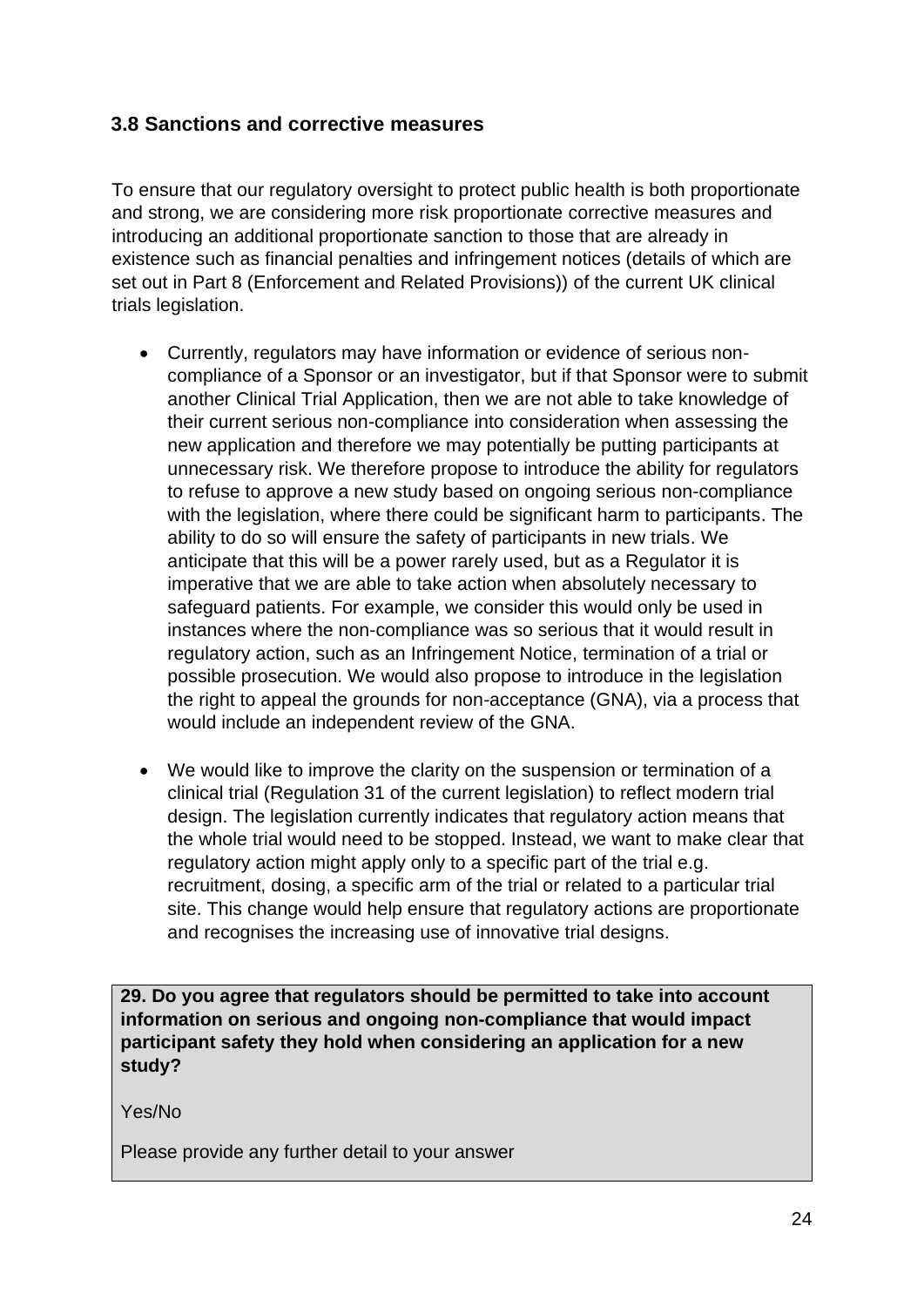### **30. Do you agree it would be appropriate to enable regulatory action to be taken against specific part of a trial rather than the trial as a whole?**

Yes/No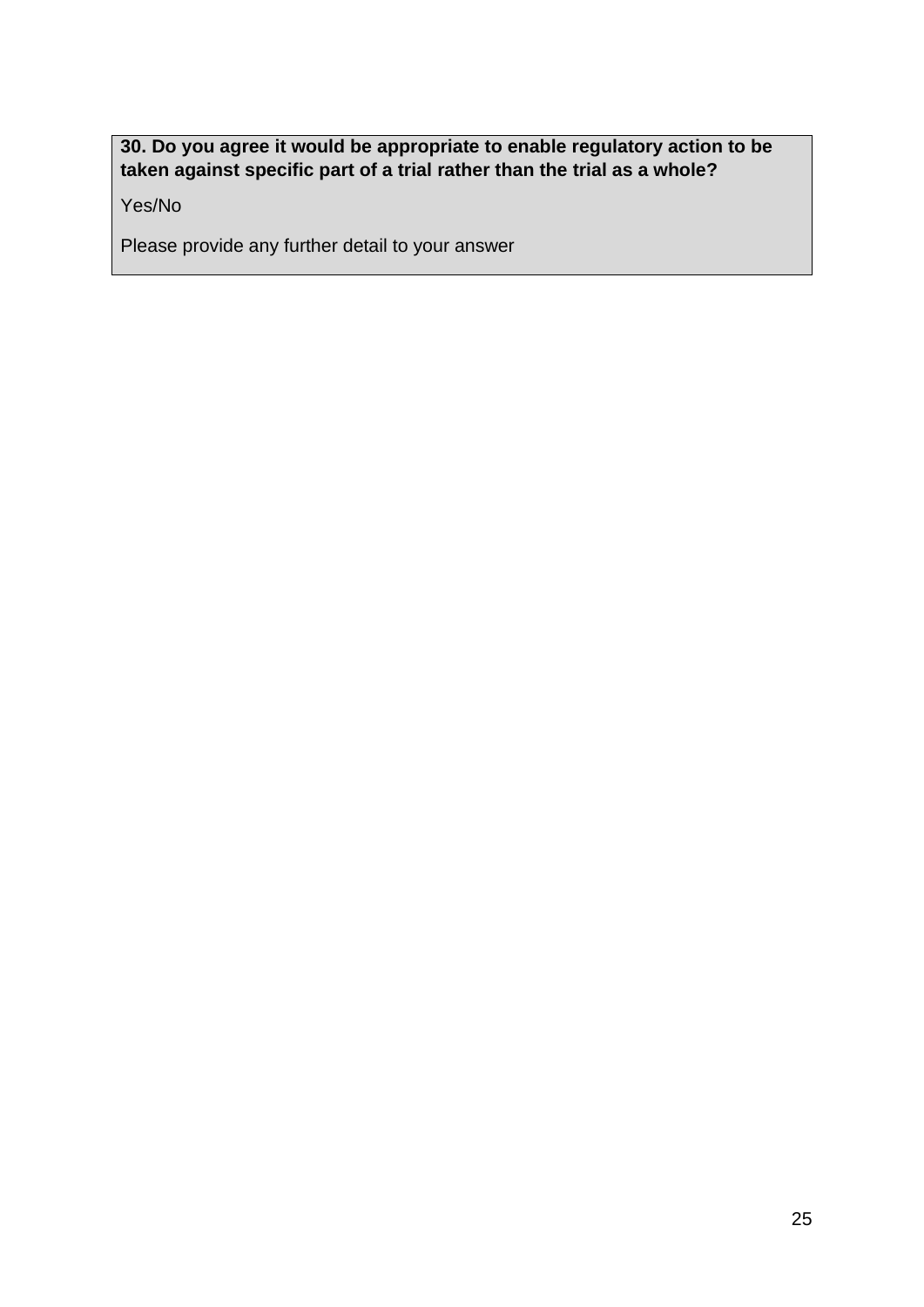## <span id="page-25-0"></span>**3.9 Manufacturing and assembly**

The current clinical trial regulations set out requirements for the manufacture and import of investigational medicinal products to be used in clinical trials, as well as how these products should be labelled (Part 6 & Schedules 6-8). It is not our intention to align with the upcoming European Clinical Trials Regulation Annex 6 labelling requirements (the Clinical Trials Regulation (Regulation (EU) No 536/2014), which comes into application on 31 January 2022). We propose to update the following:

- New European Union legislation introduces concept of auxiliary medicinal product. These are medicinal products used in a trial but which are not the investigational product, a similar concept of "non-investigational medicinal products" are currently managed through guidance. We propose to introduce into legislation the term "non-investigational medicinal product", which would allow us to extend the concept to non-medicinal products that may currently be unregulated (such as non-medicinal 'challenge agents').
- We propose to introduce risk-proportionate requirements in UK legislation for the labelling of investigational medicinal products such as those with a marketing authorisation and medicines manufactured at the point of care. We would like to allow the sponsor to propose risk adapted labelling. This provision would allow for such products to have reduced or no clinical trial specific labelling if justified.
- Currently the only UK exemption (in regulation 37) to holding an authorisation for certain IMP activities conducted in a hospital or health centre is for assembly (packaging / labelling). We would now like to make an exemption from the need to hold a Manufacturers Authorisation for IMPs (MIA(IMP)) for the preparation of radiopharmaceuticals used as diagnostic IMPs where the process is carried out in hospitals, health centres and clinics. Whilst exempt from requiring an MIA(IMP), radiopharmaceuticals used in a clinical trial would still need to be manufactured to an appropriate level of GMP, e.g. at a site holding a manufacturing specials licence.

#### **31. Do you agree that we should introduce the term 'non-investigational medicinal product' into legislation to provide assurance on the quality and safety of these products?**

Yes/No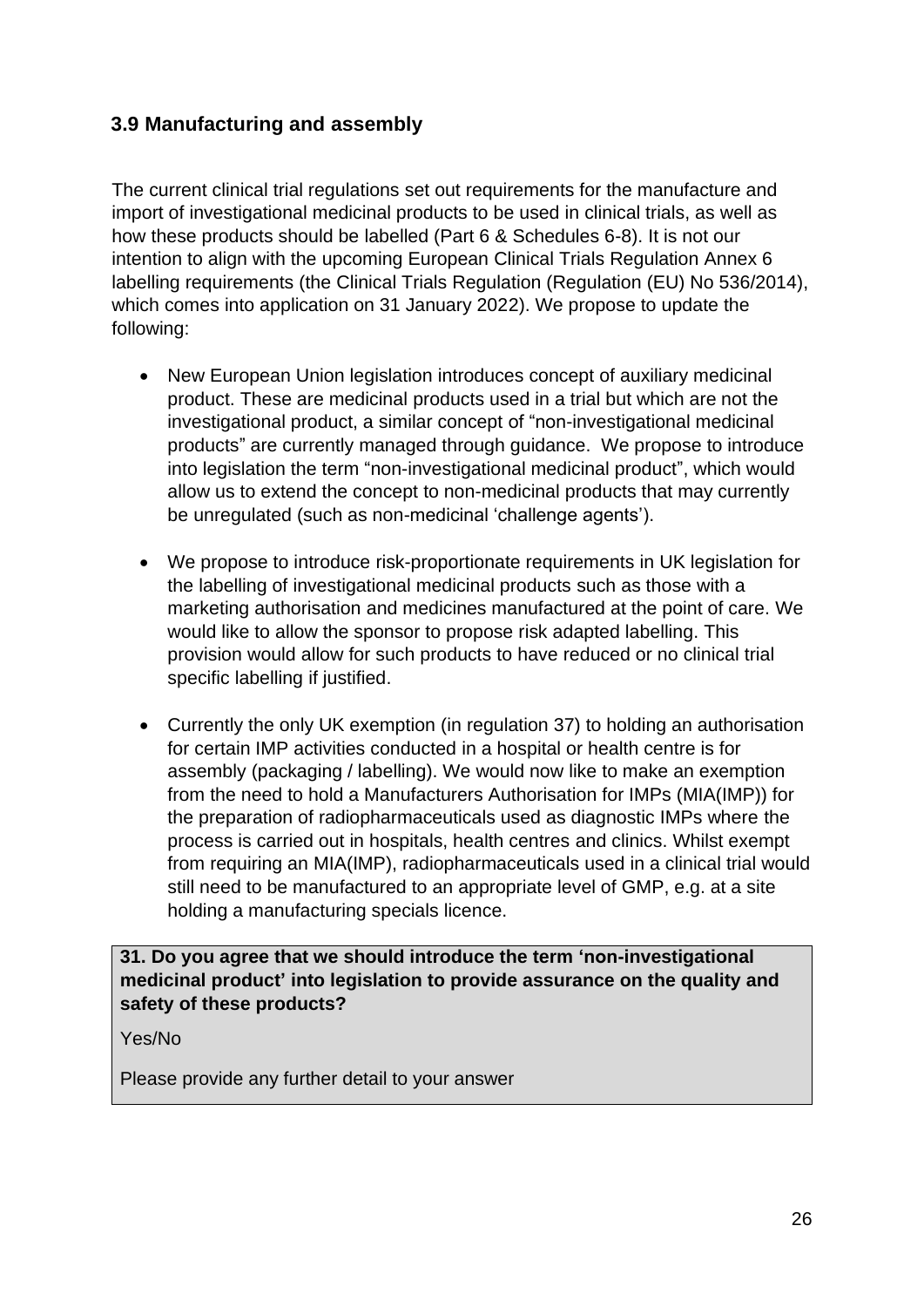**32. Do you agree that where a medicine is labelled according to its marketing authorisation (and is used in its approved packaging) that specific clinical trial labelling may not be required?**

Yes/No

Please provide any further detail to your answer

#### **33. Do you agree that it is appropriate for radio pharmaceuticals used in a trial to be able to be exempted from the need to hold a Manufacturers Authorisation for IMPs?**

Yes/No

Please provide any further detail to your answer

## <span id="page-26-0"></span>**3.10 Definitions and other terminologies**

We propose to update a number of definitions in the legislation to update UK terminology and promote international harmonisation of definitions. This will also introduce into legislation risk-proportionate definitions, which are already set out in UK guidance. For example, changes to definitions we are considering are outlined below. We expect that drafting of the legislation to reflect the proposals outlined in the sections above may also require in changes and updates to related definitions.

- Update to definitions of 'clinical trial', 'clinical study', 'low intervention trial', and 'non-interventional trial' to promote international harmonisation. It is, however, proposed to maintain the UK definition of a 'substantial amendment' as stakeholders consider that this provides good clarity.
- Replace the term 'subject' in current legislation with 'participant'. The term 'subject', used to describe someone taking part in a clinical trial, is now viewed as outdated and the legislation should reflect more appropriate terminology.
- Since we have now left the EU, we will no longer require a EudraCT number (the unique trial number provided to each trial through the EU database). Instead, we will require a UK specific reference (the IRAS number) and therefore should remove the requirement for a EudraCT number from legislation. The IRAS number will be automatically assigned during preparation of an application and will not represent a burden on the applicant.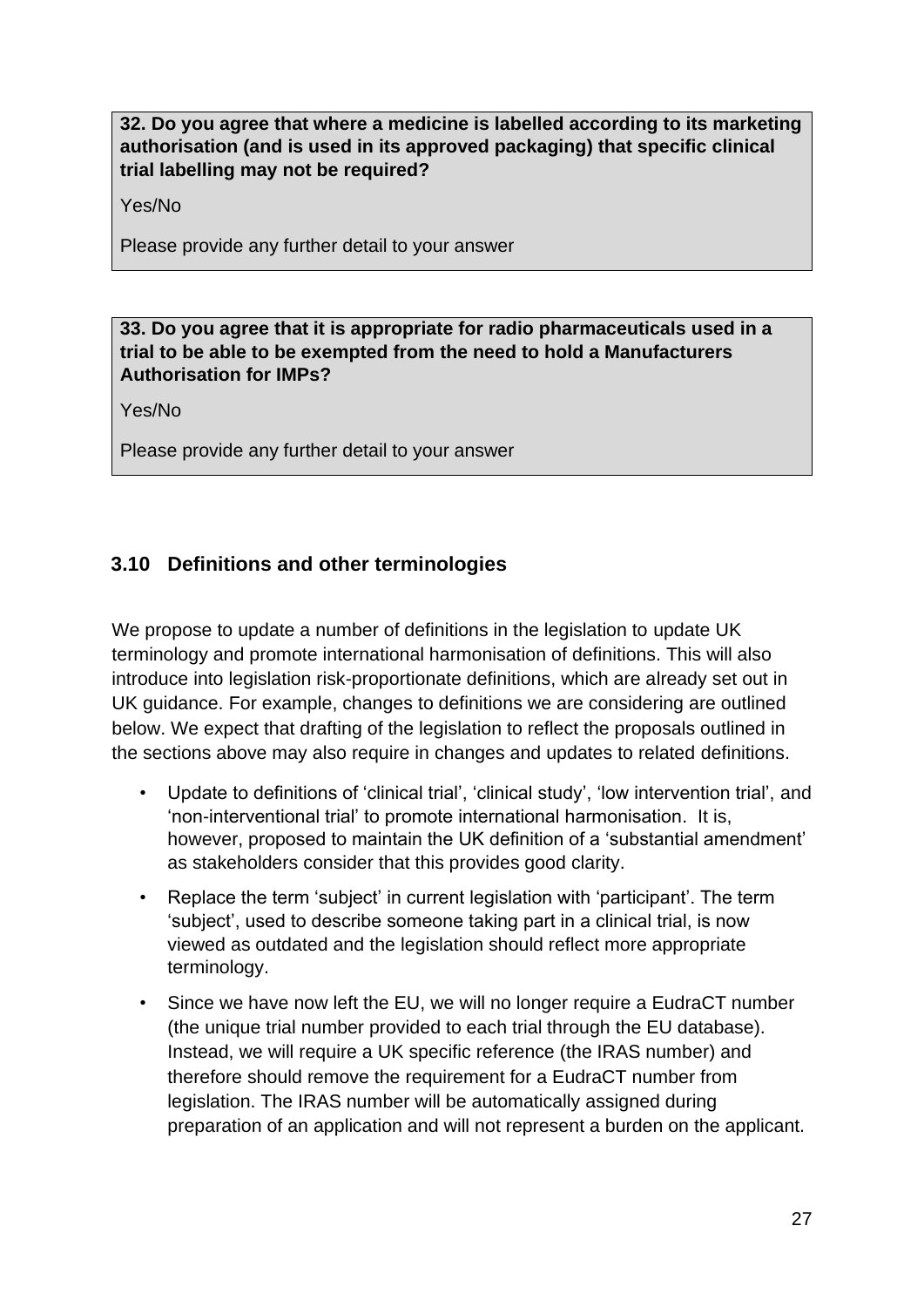- Simplify the current legislation (Regulation 3) to clarify the role of sponsors and the ability to co-sponsor trials. Role and responsibilities in co-sponsored trials would be set out in UK guidance.
- To reflect the range of roles in research teams, we will clarify that informed consent may be sought by any member of the investigator's team, qualified by education, training or experience, appropriate to the trial, in line with the current version of the Declaration of Helsinki.
- Facilitate trial conduct by expanding the professional groups who can be an Investigator (e.g. expand to air ambulance paramedic) as currently defined in the definitions for 'authorised health professional' and 'health care professional' and clarify in guidance how the chief investigator and other coordinating investigators, and sponsor and co-sponsors can work together in platform trials.
- Remove a burden by allowing data collection after MHRA early access approval without need for Clinical Trial Authorisation (which would facilitate 'real world' data collection) i.e. to clarify that where the MHRA has approved access to an unlicensed medicine (such as via the Early Access to Medicines Scheme), 'non-interventional' real world data collection as part of that approval may be considered as an 'authorised' indication and not an interventional Clinical Trial of an Investigational Medicinal Product. Research Ethics Committee review may still be required as necessary, as such trials would still be regarded as clinical research.
- Clinical trials may require follow-up of participants years after the intervention being studied has stopped, for example to look at survival rates in cancer trials or advanced therapy trials. We propose to remove obstacle to this by allowing 'non-interventional' long term follow up information to be collected after intervention end without the need for regulatory approval.

#### **34. Do you have any comments or concerns with the proposed updates to the definitions outlined?**

**35. Which healthcare professionals do you consider should be able to act as an Investigator in a trial?**

**36. Do you consider that the legislation should state that any appropriately trained and qualified member of the investigator's team can seek consent?**

Yes/No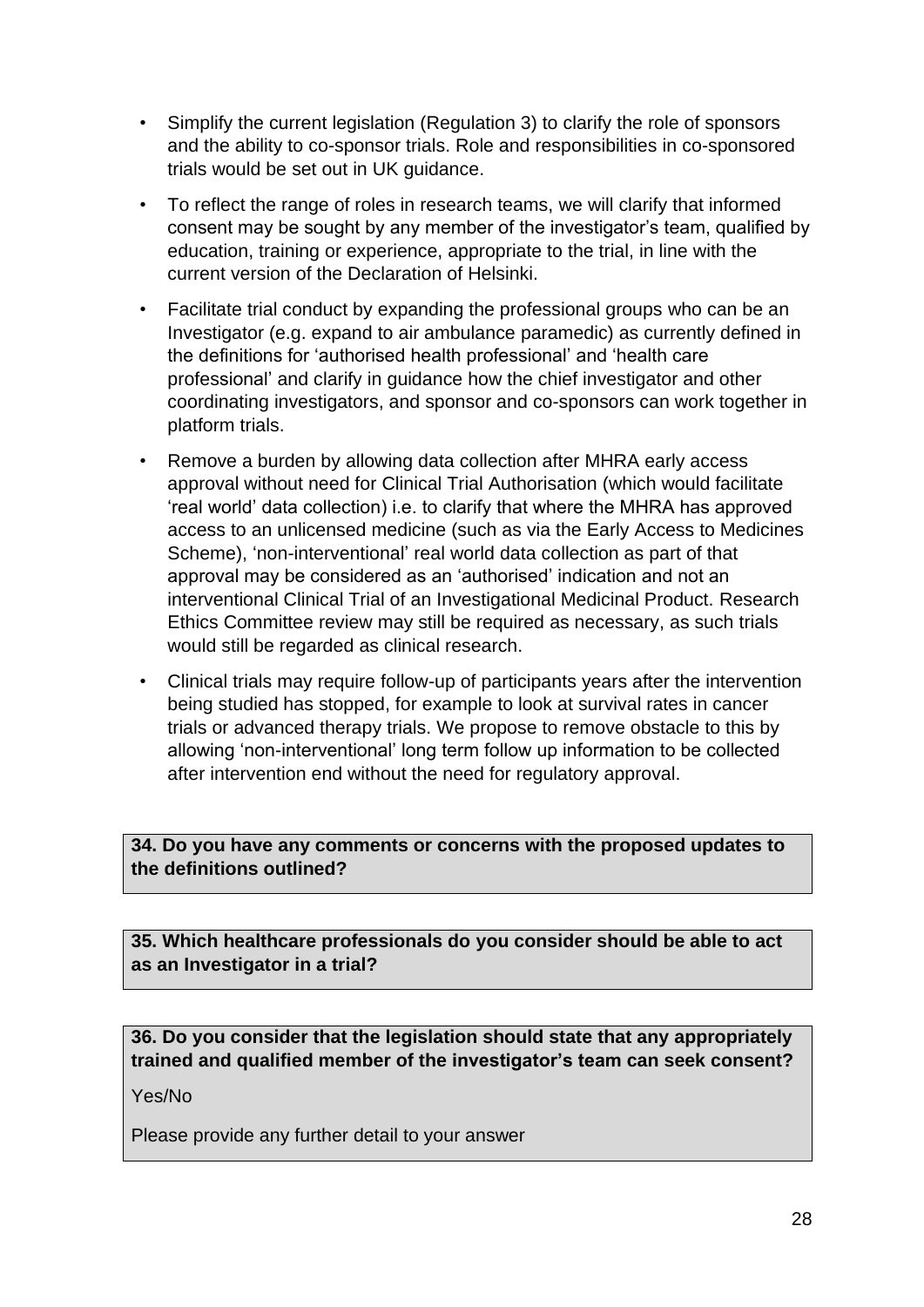**37. Do you consider it appropriate that data collection following MHRA approval for use of an unlicensed medicine can be considered as noninterventional where the collection is according to the 'approved' use?** 

Yes/No

Please provide any further detail to your answer

# <span id="page-28-0"></span>**3.11 Conclusion**

We consider that the proposals outlined balance introducing improvements to remove burdens and obstacles to sponsors carrying out clinical trials whilst ensuring the focus remains on protection of those participating in trials. We are proposing to remove the aspects of the legislation that are more prescriptive, in favour of introducing greater flexibility and more risk-proportionality, to reflect that trial design and operation is evolving with innovations in the products that trials investigate. New requirements proposed are intended to ensure that trial participants and their safety are at the heart of the legislation.

**38. Do you agree that the proposed changes introduce improvements to streamline processes and to remove unnecessary burdens to trial sponsors?** 

Yes/No

Please provide any further detail to your answer

**39. Are there other aspects of the Clinical Trials legislation that you believe have not been considered but need to be? For example, is there something you think should be addressed now or should be considered for future legislative changes?**

**40. Are there potential costs or financial implications of the proposals outlined that you think we need to especially consider? Please provide any evidence or comment that would help us develop the cost/benefit analysis on the proposed changes.**

In Northern Ireland new policies must be screened under Section 75 of the [Northern Ireland Act 1998,](https://www.legislation.gov.uk/ukpga/1998/47/section/75) which places a statutory duty on public authorities, to mainstream equality in all its functions – so that equality of opportunity and good